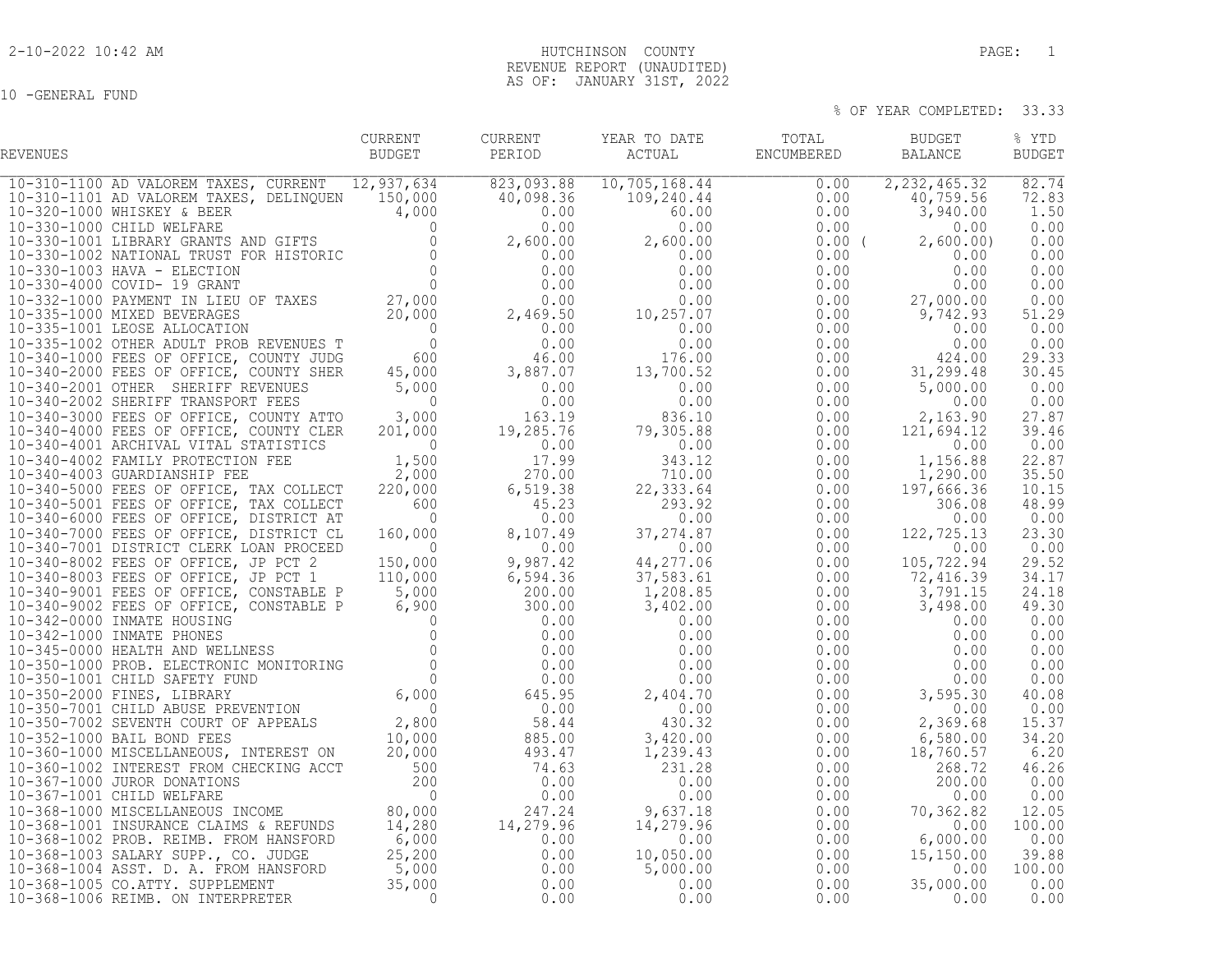10 -GENERAL FUND

| REVENUES                                                                                                                                                                                                                                                                                                                                                                                                        | <b>CURRENT</b><br>BUDGET          | <b>CURRENT</b><br>PERIOD                                                                     | YEAR TO DATE<br>ACTUAL                                                                                  | TOTAL<br>ENCUMBERED                                                                  | BUDGET<br><b>BALANCE</b>                                                                                            | % YTD<br>BUDGET                                                                 |
|-----------------------------------------------------------------------------------------------------------------------------------------------------------------------------------------------------------------------------------------------------------------------------------------------------------------------------------------------------------------------------------------------------------------|-----------------------------------|----------------------------------------------------------------------------------------------|---------------------------------------------------------------------------------------------------------|--------------------------------------------------------------------------------------|---------------------------------------------------------------------------------------------------------------------|---------------------------------------------------------------------------------|
| 10-368-1007 SAVNS-VINE D.A.<br>10-368-2000 GRANTS TO JUVENILE PROBATTI<br>10-368-2001 UPKEEP ON DOME (OTHER ENTIT<br>10-368-2002 SALARY CONTINUATION<br>10-370-1000 MISCELLANEOUS, HANGAR RENT<br>10-370-1001 CLUB ROOM & DOME<br>10-370-4001 RETIRED EMPLOYEES & OTHER G<br>10-370-6050 ON SITE SEWAGE INSPECTION<br>10-370-7000 TEXAS DEPT. OF TRANSPORTATI<br>10-371-1000 DONATIONS<br>10-390-0000 TRANSFERS | 8,013<br>80,000<br>5,000<br>4,171 | 0.00<br>0.00<br>0.00<br>0.00<br>0.00<br>0.00<br>3,870.86<br>1,150.00<br>0.00<br>0.00<br>0.00 | 3,982.58<br>0.00<br>0.00<br>0.00<br>0.00<br>0.00<br>23,093.08<br>2,175.00<br>0.00<br>0.00<br>270,809.81 | 0.00<br>0.00<br>0.00<br>0.00<br>0.00<br>0.00<br>0.00<br>0.00<br>0.00<br>0.00<br>0.00 | 4,030.42<br>0.00<br>0.00<br>0.00<br>0.00<br>0.00<br>56,906.92<br>2,825.00<br>0.00<br>0.00<br>266, 638.79) 6, 492.65 | 49.70<br>0.00<br>0.00<br>0.00<br>0.00<br>0.00<br>28.87<br>43.50<br>0.00<br>0.00 |
| TOTAL REVENUE                                                                                                                                                                                                                                                                                                                                                                                                   | 14, 351, 398                      | 945,391.18                                                                                   | 11, 415, 524.86                                                                                         | 0.00                                                                                 | 2,935,872.88                                                                                                        | 79.54                                                                           |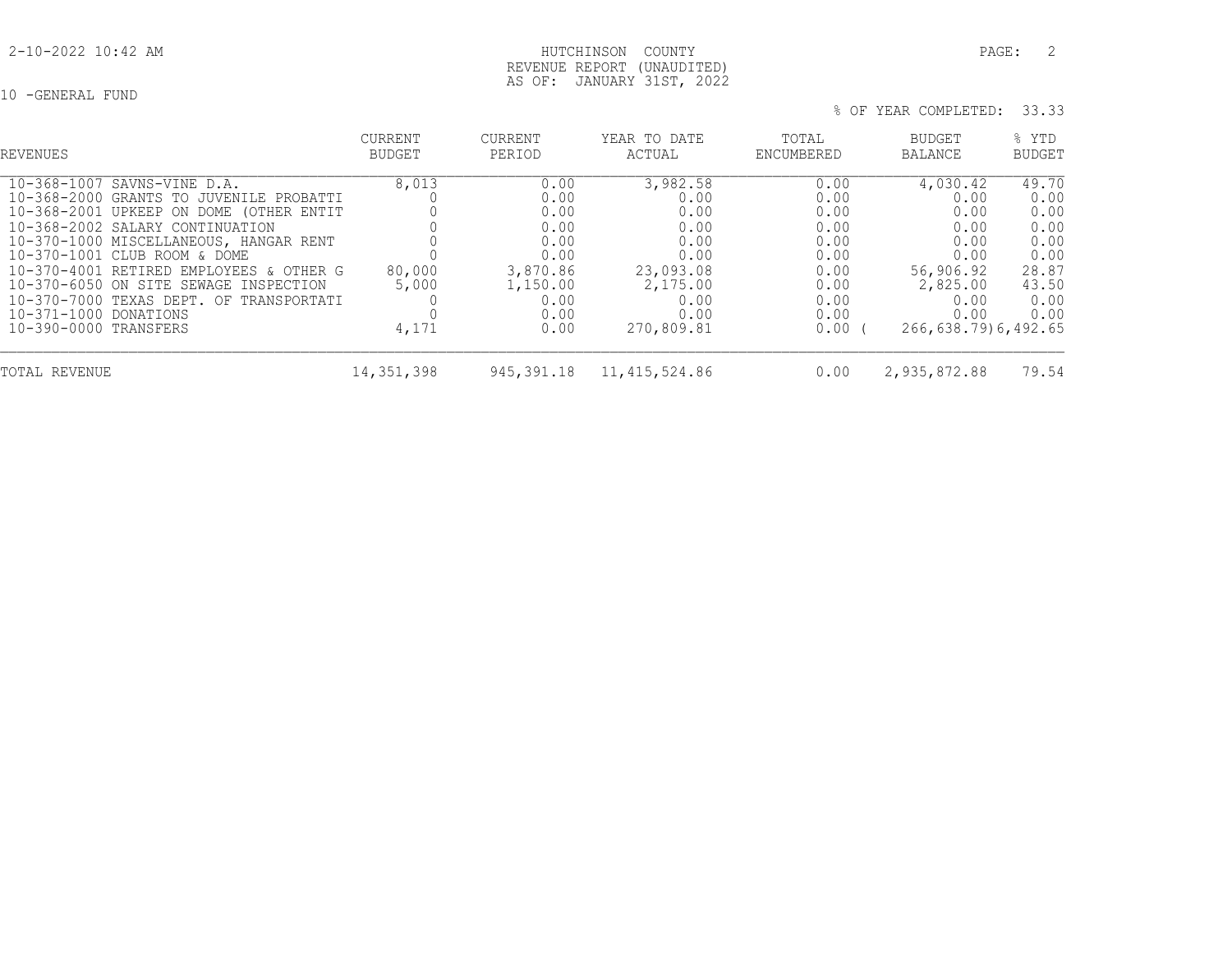2-10-2022 10:42 AM HUTCHINSON COUNTY PAGE: 3 REVENUE REPORT (UNAUDITED) AS OF: JANUARY 31ST, 2022

11 -MOTOR VEHICLE INVENTORY -

| REVENUES                           | <b>CURRENT</b> | CURRENT | YEAR TO DATE | TOTAL      | BUDGET  | % YTD         |
|------------------------------------|----------------|---------|--------------|------------|---------|---------------|
|                                    | BUDGET         | PERIOD  | ACTUAL       | ENCUMBERED | BALANCE | <b>BUDGET</b> |
| 11-360-1000 MISCELLANEOUS          |                | 0.00    | 0.00         | 0.00       | 0.00    | 0.00          |
| 11-360-1002 INTEREST FROM CHECKING |                | 0.00    | 0.00         | 0.00       | 10.00   | 0.00          |
| 11-368-1000 MISCELLANEOUS          |                | 0.00    | 0.00         | 0.00       | 0.00    | 0.00          |
| TOTAL REVENUE                      | 10             | 0.00    | 0.00         | 0.00       | 10.00   | 0.00          |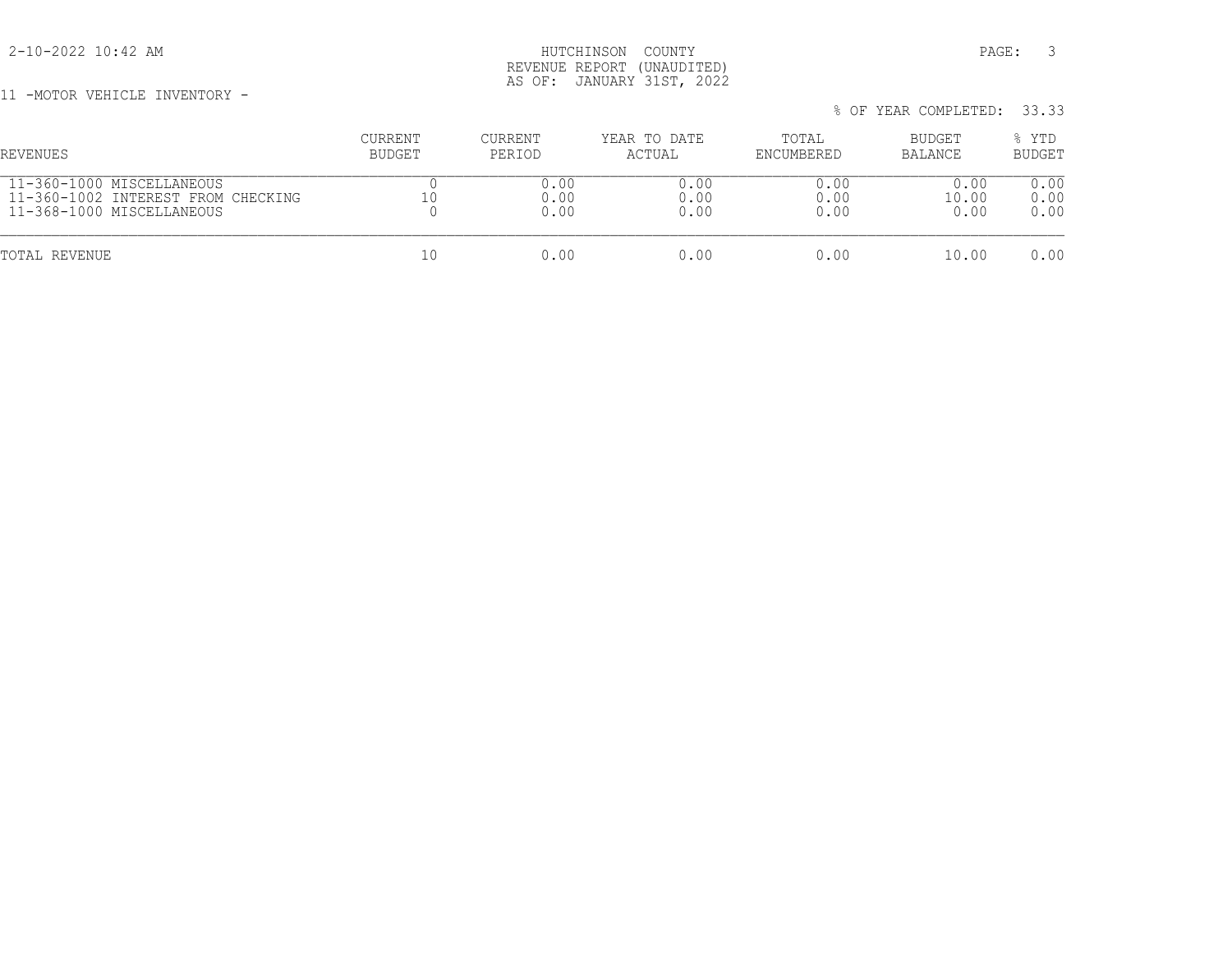## 2-10-2022 10:42 AM HUTCHINSON COUNTY PAGE: 4 REVENUE REPORT (UNAUDITED) AS OF: JANUARY 31ST, 2022

12 -COURT TECHNOLOGY FEE

| REVENUES                                                                                                                                                                                        | <b>CURRENT</b><br>BUDGET           | CURRENT<br>PERIOD                                         | YEAR TO DATE<br>ACTUAL                                      | TOTAL<br>ENCUMBERED                                  | <b>BUDGET</b><br>BALANCE                                          | % YTD<br>BUDGET                                          |
|-------------------------------------------------------------------------------------------------------------------------------------------------------------------------------------------------|------------------------------------|-----------------------------------------------------------|-------------------------------------------------------------|------------------------------------------------------|-------------------------------------------------------------------|----------------------------------------------------------|
| 12-340-4000 COUNTY CLERK<br>12-340-7000 DISTRICT CLERK<br>12-340-8002 JP #2<br>12-340-8003 JP #1<br>12-360-1000 INTEREST ON INVESTMENTS<br>12-368-1000 MISCELLANEOUS<br>12-390-0000 TRANSFER IN | 600<br>200<br>2,000<br>1,500<br>80 | 32.61<br>15.52<br>122.32<br>86.90<br>2.09<br>0.00<br>0.00 | 176.79<br>53.39<br>552.61<br>473.06<br>6.06<br>0.00<br>0.00 | 0.00<br>0.00<br>0.00<br>0.00<br>0.00<br>0.00<br>0.00 | 423.21<br>146.61<br>1,447.39<br>1,026.94<br>73.94<br>0.00<br>0.00 | 29.47<br>26.70<br>27.63<br>31.54<br>7.58<br>0.00<br>0.00 |
| TOTAL REVENUE                                                                                                                                                                                   | 4,380                              | 259.44                                                    | 1,261.91                                                    | 0.00                                                 | 3,118.09                                                          | 28.81                                                    |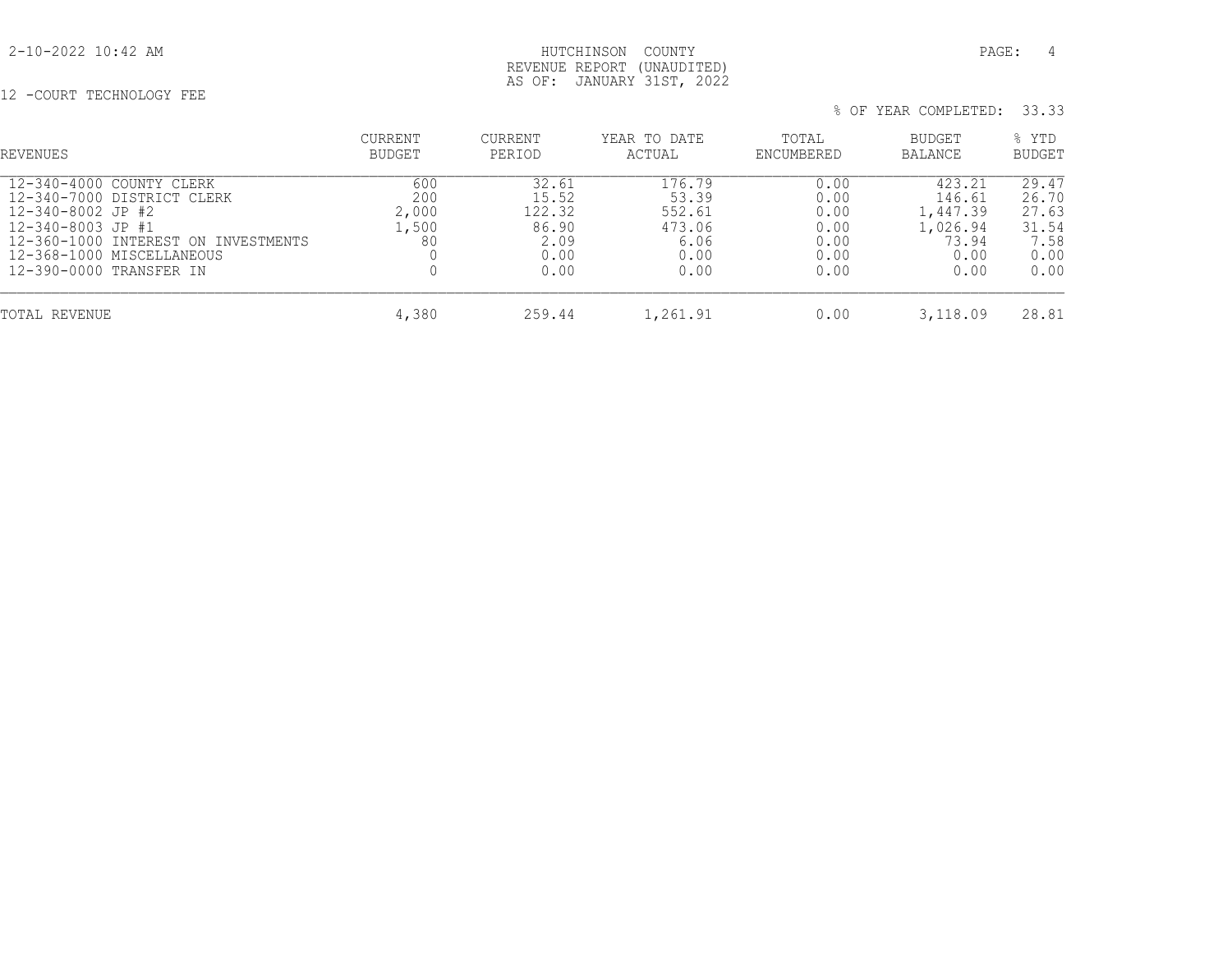13 -COUNTY RECORDS MANAGEMENT

## 2-10-2022 10:42 AM HUTCHINSON COUNTY PAGE: 5 REVENUE REPORT (UNAUDITED) AS OF: JANUARY 31ST, 2022

% OF YEAR COMPLETED: 33.33

 CURRENT CURRENT YEAR TO DATE TOTAL BUDGET % YTD REVENUES BUDGET PERIOD ACTUAL ENCUMBERED BALANCE BUDGET 13-360-1000 INTEREST ON INVESTMENTS 100 3.54 7.35 0.00 92.65 7.35 13-368-1000 MISCELLANEOUS 5,000 17.08 624.24 0.00 4,375.76 12.48 TOTAL REVENUE 631.59 0.00 4,468.41 12.38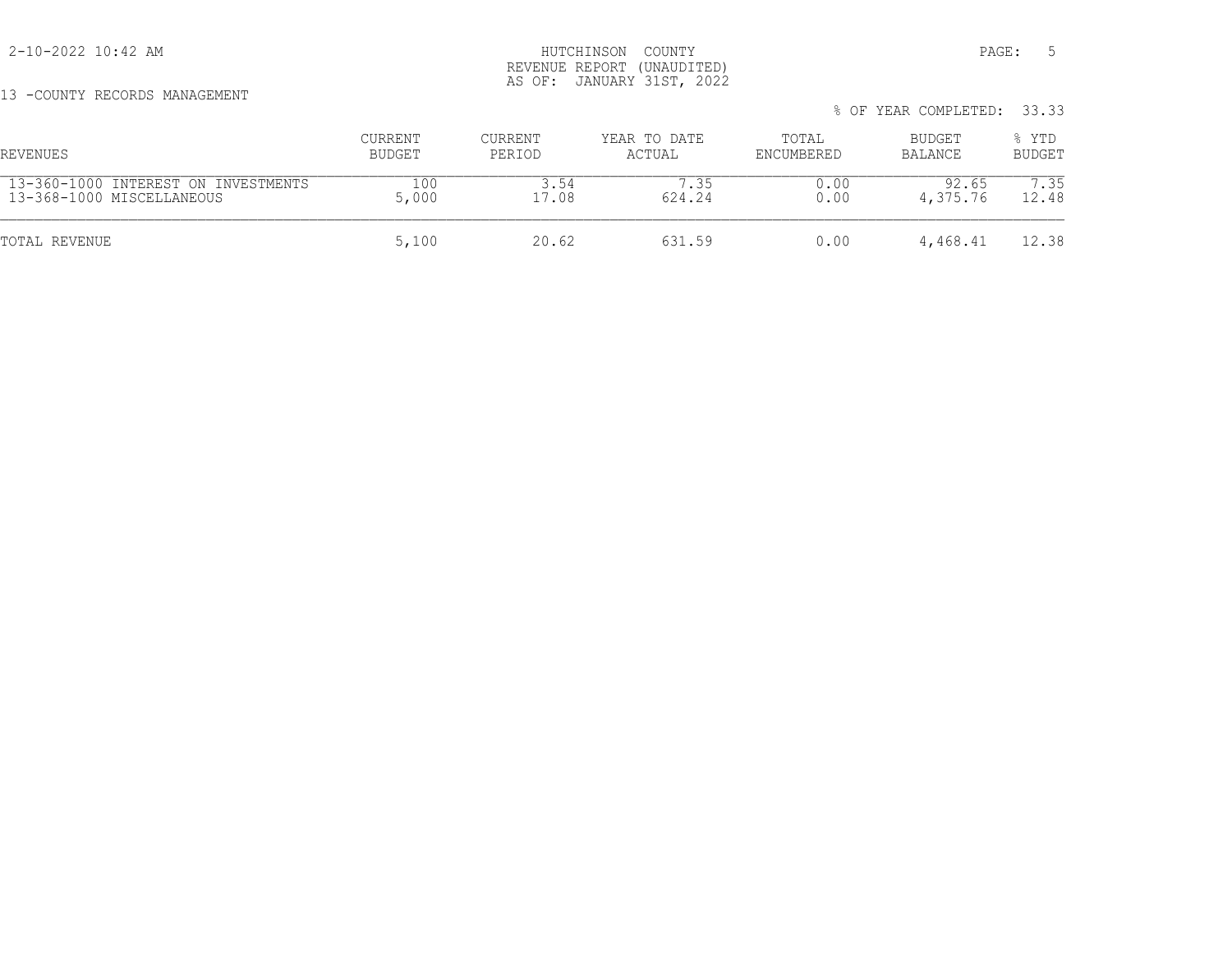## 2-10-2022 10:42 AM HUTCHINSON COUNTY PAGE: 6 REVENUE REPORT (UNAUDITED) AS OF: JANUARY 31ST, 2022

# 14 -COURTHOUSE SECURITY

| % OF YEAR COMPLETED: 33.33 |  |
|----------------------------|--|
|----------------------------|--|

| REVENUES                                                                                                                          | CURRENT<br>BUDGET         | <b>CURRENT</b><br>PERIOD                 | YEAR TO DATE<br>ACTUAL                       | TOTAL<br>ENCUMBERED                  | BUDGET<br><b>BALANCE</b>                      | % YTD<br><b>BUDGET</b>                  |
|-----------------------------------------------------------------------------------------------------------------------------------|---------------------------|------------------------------------------|----------------------------------------------|--------------------------------------|-----------------------------------------------|-----------------------------------------|
| 14-340-8002 JP#2<br>14-340-8003 JP#1<br>14-360-1000 INTEREST ON INVESTMENTS<br>14-368-1000 MISCELLANEOUS<br>14-390-0000 TRANSFERS | 500<br>500<br>60<br>8,750 | 35.73<br>25.84<br>1.78<br>798.93<br>0.00 | 160.51<br>140.86<br>5.00<br>3,109.27<br>0.00 | 0.00<br>0.00<br>0.00<br>0.00<br>0.00 | 339.49<br>359.14<br>55.00<br>5,640.73<br>0.00 | 32.10<br>28.17<br>8.33<br>35.53<br>0.00 |
| TOTAL REVENUE                                                                                                                     | 9,810                     | 862.28                                   | 3,415.64                                     | 0.00                                 | 6,394.36                                      | 34.82                                   |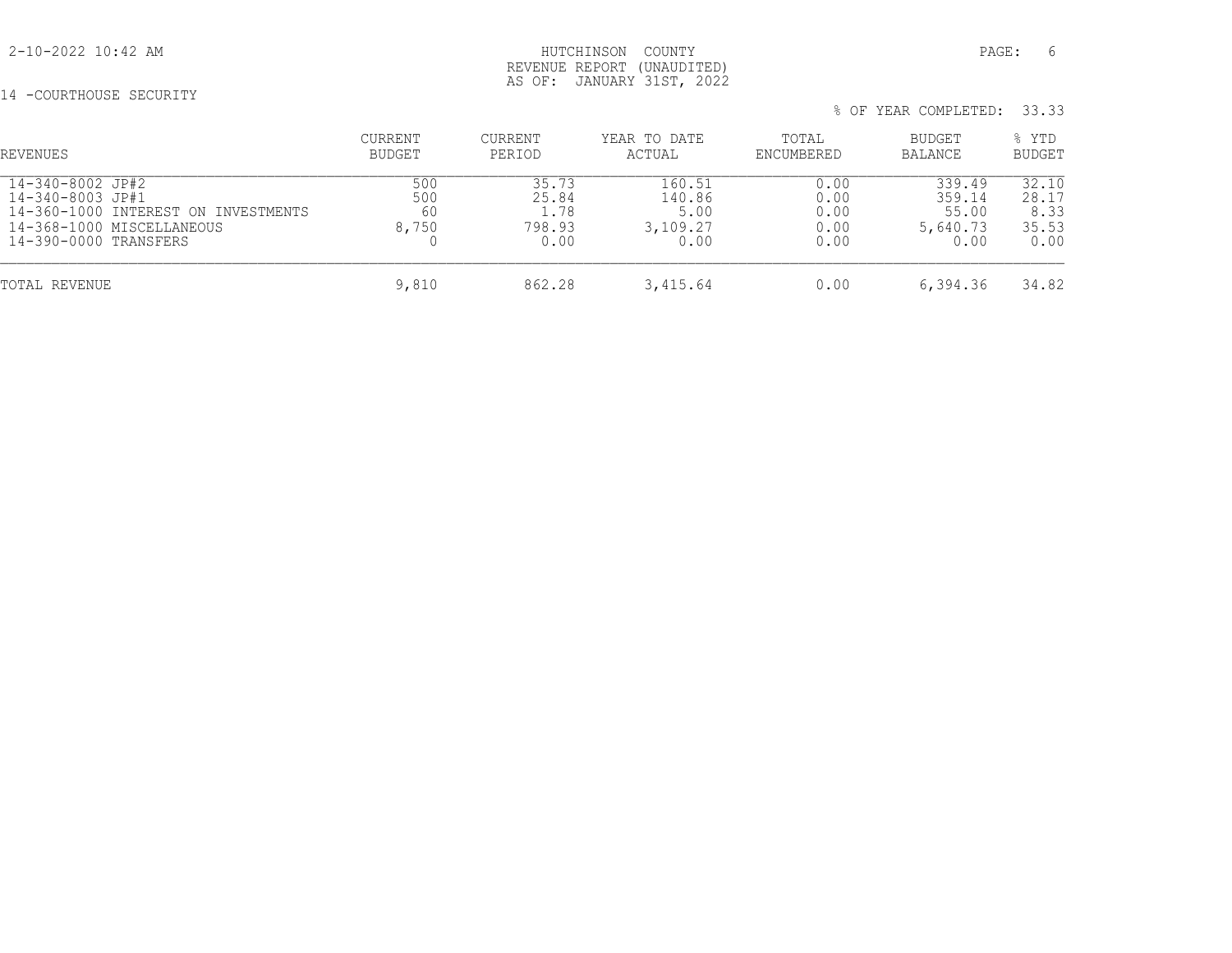15 -REGISTRATION OF VOTERS FU

|                                  |         |         |              |            | % OF YEAR COMPLETED: 33.33 |        |
|----------------------------------|---------|---------|--------------|------------|----------------------------|--------|
| REVENUES                         | CURRENT | CURRENT | YEAR TO DATE | TOTAL      | BUDGET                     | % YTD  |
|                                  | BUDGET  | PERIOD  | ACTUAL       | ENCUMBERED | BALANCE                    | BUDGET |
| 15-360-1000 INTEREST EARNED      | 3,000   | 0.28    | 0.86         | 0.00       | 0.86)                      | 0.00   |
| 15-368-1000 MISCELLANEOUS INCOME |         | 25.00   | 25.00        | 0.00       | 2,975.00                   | 0.83   |
| TOTAL REVENUE                    | 3,000   | 25.28   | 25.86        | 0.00       | 2,974.14                   | 0.86   |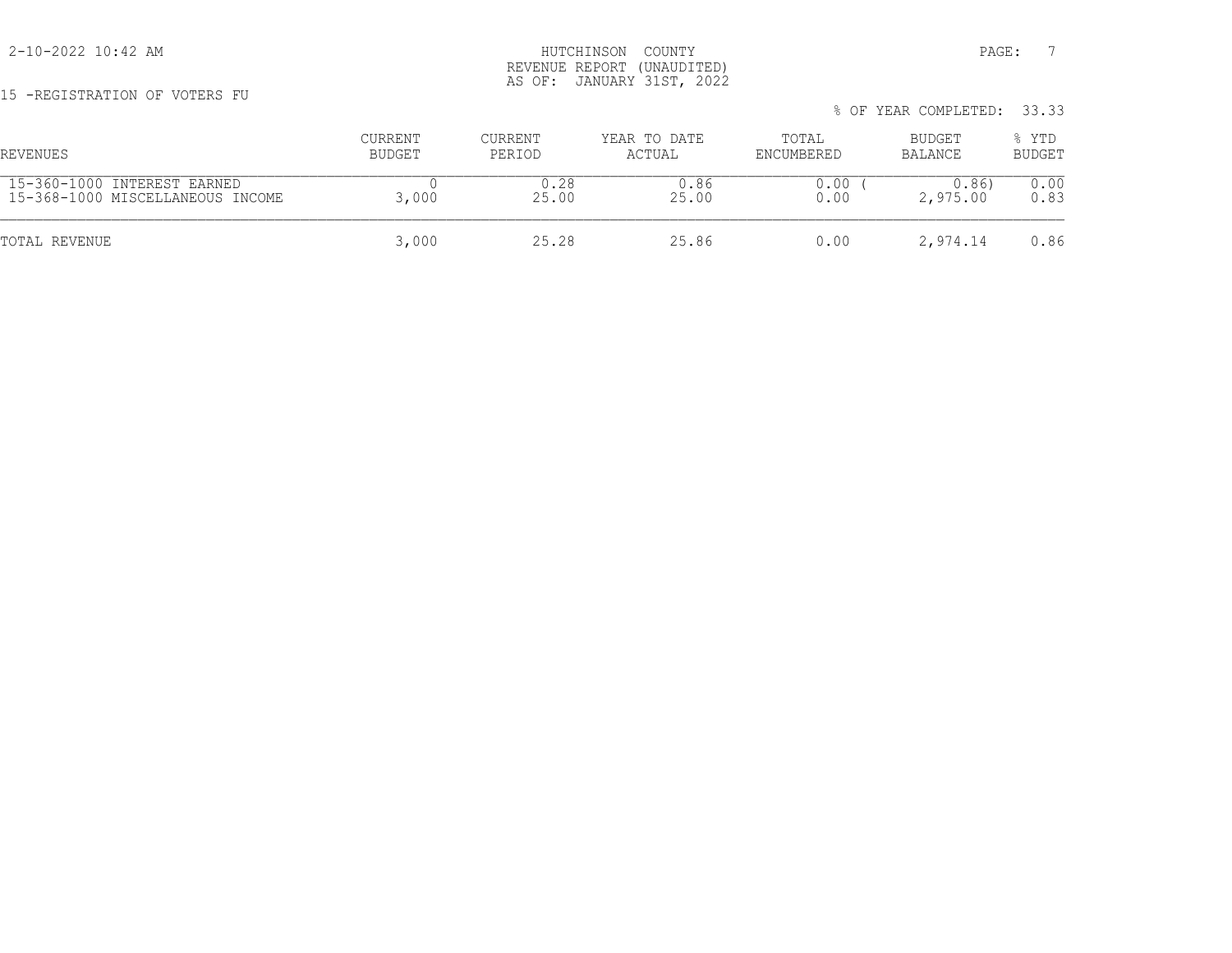17 -RECORDS MANAGEMENT AND PR

| REVENUES                                                                                   | CURRENT<br>BUDGET | CURRENT<br>PERIOD             | YEAR TO DATE<br>ACTUAL         | TOTAL<br>ENCUMBERED  | BUDGET<br>BALANCE                 | % YTD<br><b>BUDGET</b> |
|--------------------------------------------------------------------------------------------|-------------------|-------------------------------|--------------------------------|----------------------|-----------------------------------|------------------------|
| 17-341-1000 COUNTY CLERK<br>17-360-1000 INTEREST ON INVESTMENTS<br>17-390-0000 TRANSFER IN | 27,000<br>150     | 2,765.95<br>5.52<br>31,514.57 | 9,599.84<br>16.19<br>31,514.57 | 0.00<br>0.00<br>0.00 | 17,400.16<br>133.81<br>31, 514.57 | 35.55<br>10.79<br>0.00 |
| TOTAL REVENUE                                                                              | 27,150            | 34,286.04                     | 41,130.60                      | 0.00                 | 13,980.60)                        | 151.49                 |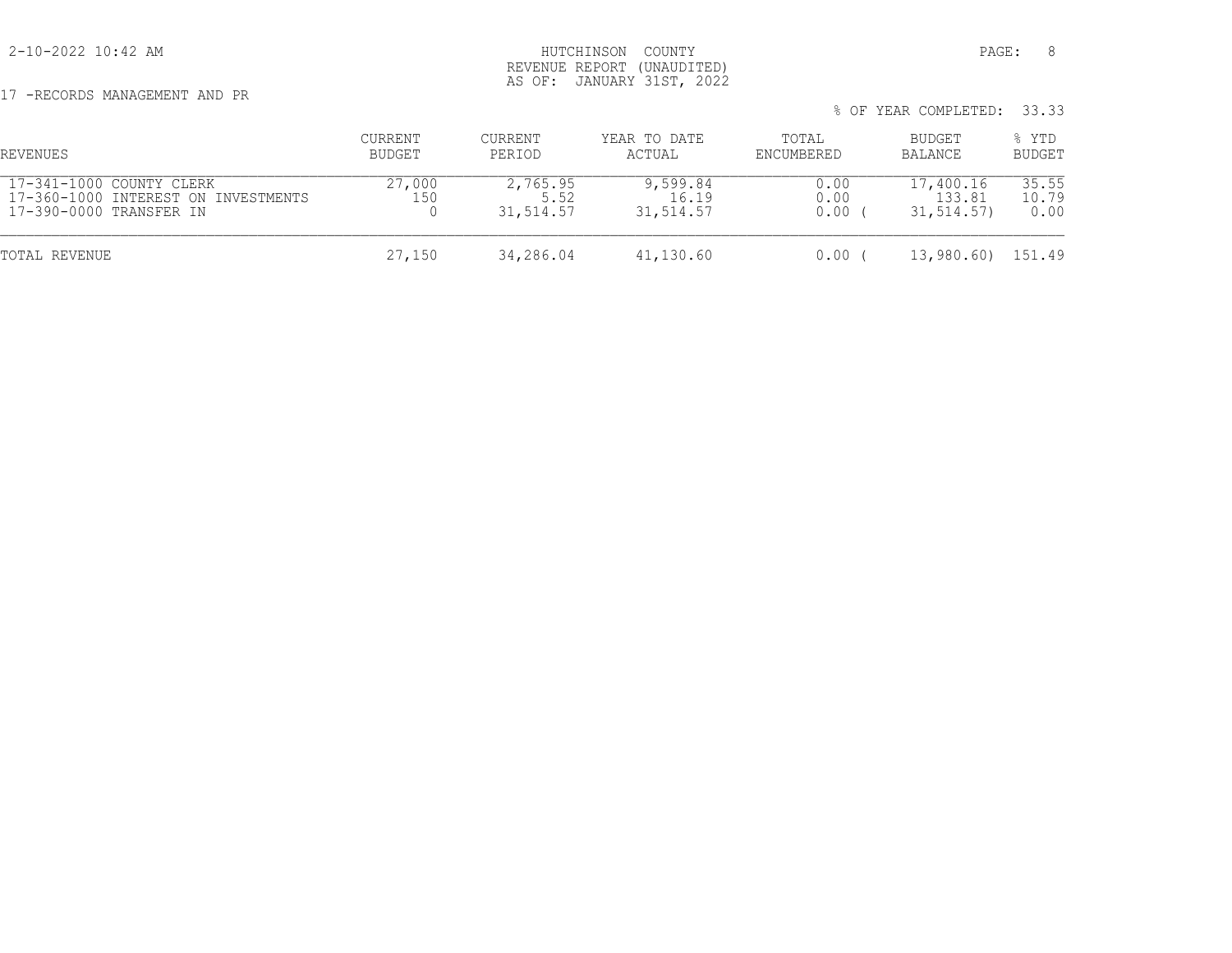## 2-10-2022 10:42 AM HUTCHINSON COUNTY PAGE: 9 REVENUE REPORT (UNAUDITED) AS OF: JANUARY 31ST, 2022

18 -LAW LIBRARY FUND

| % OF YEAR COMPLETED: 33.33 |  |  |  |
|----------------------------|--|--|--|
|----------------------------|--|--|--|

| REVENUES                                                                                                                                                                       | CURRENT<br>BUDGET    | <b>CURRENT</b><br>PERIOD               | YEAR TO DATE<br>ACTUAL                   | TOTAL<br>ENCUMBERED                  | BUDGET<br>BALANCE                             | % YTD<br><b>BUDGET</b>                  |
|--------------------------------------------------------------------------------------------------------------------------------------------------------------------------------|----------------------|----------------------------------------|------------------------------------------|--------------------------------------|-----------------------------------------------|-----------------------------------------|
| 18-340-4000 COUNTY CLERK, LIBRARY FEES<br>18-340-7000 DISTRICT CLERK, LIBRARY FEE<br>18-360-1000 INTEREST ON INVESTMENTS<br>18-368-1000 MISCELLANEOUS<br>18-390-0000 TRANSFERS | 3,200<br>5,190<br>15 | 270.00<br>4.63<br>0.89<br>0.00<br>0.00 | 750.00<br>686.86<br>2.68<br>0.00<br>0.00 | 0.00<br>0.00<br>0.00<br>0.00<br>0.00 | 2,450.00<br>4,503.14<br>12.32<br>0.00<br>0.00 | 23.44<br>13.23<br>17.87<br>0.00<br>0.00 |
| TOTAL REVENUE                                                                                                                                                                  | 8,405                | 275.52                                 | 1,439.54                                 | 0.00                                 | 6,965.46                                      | 17.13                                   |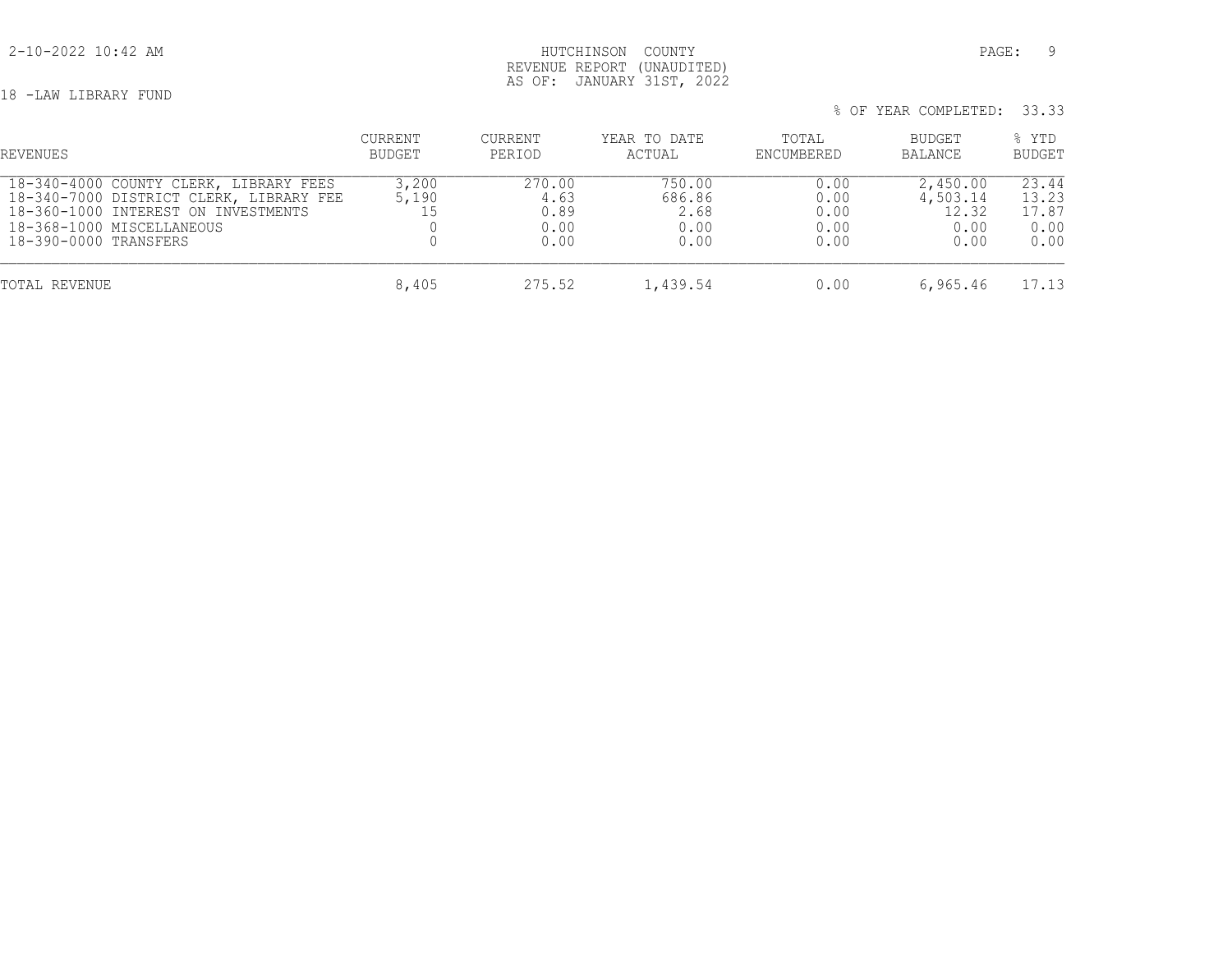## 2-10-2022 10:42 AM HUTCHINSON COUNTY PAGE: 10 REVENUE REPORT (UNAUDITED) AS OF: JANUARY 31ST, 2022

19 -ADULT PROBATION, STATE

| REVENUES                                                                                                                                                                                                                                                                                                                                                                         | <b>CURRENT</b><br><b>BUDGET</b>                | <b>CURRENT</b><br>PERIOD                                                                      | YEAR TO DATE<br>ACTUAL                                                                                 | TOTAL<br>ENCUMBERED                                                                  | BUDGET<br>BALANCE                                                                                                 | % YTD<br><b>BUDGET</b>                                                                   |
|----------------------------------------------------------------------------------------------------------------------------------------------------------------------------------------------------------------------------------------------------------------------------------------------------------------------------------------------------------------------------------|------------------------------------------------|-----------------------------------------------------------------------------------------------|--------------------------------------------------------------------------------------------------------|--------------------------------------------------------------------------------------|-------------------------------------------------------------------------------------------------------------------|------------------------------------------------------------------------------------------|
| 19-333-2000 RECEIPTS FROM STATE<br>19-333-2001 STATE, SAFP<br>19-333-2002 DTP GRANT<br>19-333-2003 PAYMENTS BY PARTICIPANTS<br>19-350-1000 PROBATION FEES<br>19-350-1001 PAYMENTS BY PROGRAM PARTICI<br>19-360-1000 INTEREST EARNED<br>19-360-1002 INTEREST FROM CHECKING ACCO<br>19-368-1004 PRIOR YEAR<br>19-368-1010 OTHER REVENUE<br>19-390-0000 TRANSFERS, OTHER COUNTY REV | 97,152<br>175,000<br>2,015<br>125,543<br>2,500 | 0.00<br>0.00<br>0.00<br>0.00<br>15,037.28<br>181.00<br>3.44<br>4.67<br>0.00<br>350.00<br>0.00 | 48,576.00<br>0.00<br>0.00<br>0.00<br>65,591.32<br>863.16<br>13.51<br>18.14<br>0.00<br>1,314.00<br>0.00 | 0.00<br>0.00<br>0.00<br>0.00<br>0.00<br>0.00<br>0.00<br>0.00<br>0.00<br>0.00<br>0.00 | 48,576.00<br>0.00<br>0.00<br>0.00<br>109,408.68<br>1,151.84<br>13.51)<br>18.14)<br>125,543.00<br>1,186.00<br>0.00 | 50.00<br>0.00<br>0.00<br>0.00<br>37.48<br>42.84<br>0.00<br>0.00<br>0.00<br>52.56<br>0.00 |
| TOTAL REVENUE                                                                                                                                                                                                                                                                                                                                                                    | 402,210                                        | 15,576.39                                                                                     | 116,376.13                                                                                             | 0.00                                                                                 | 285,833.87                                                                                                        | 28.93                                                                                    |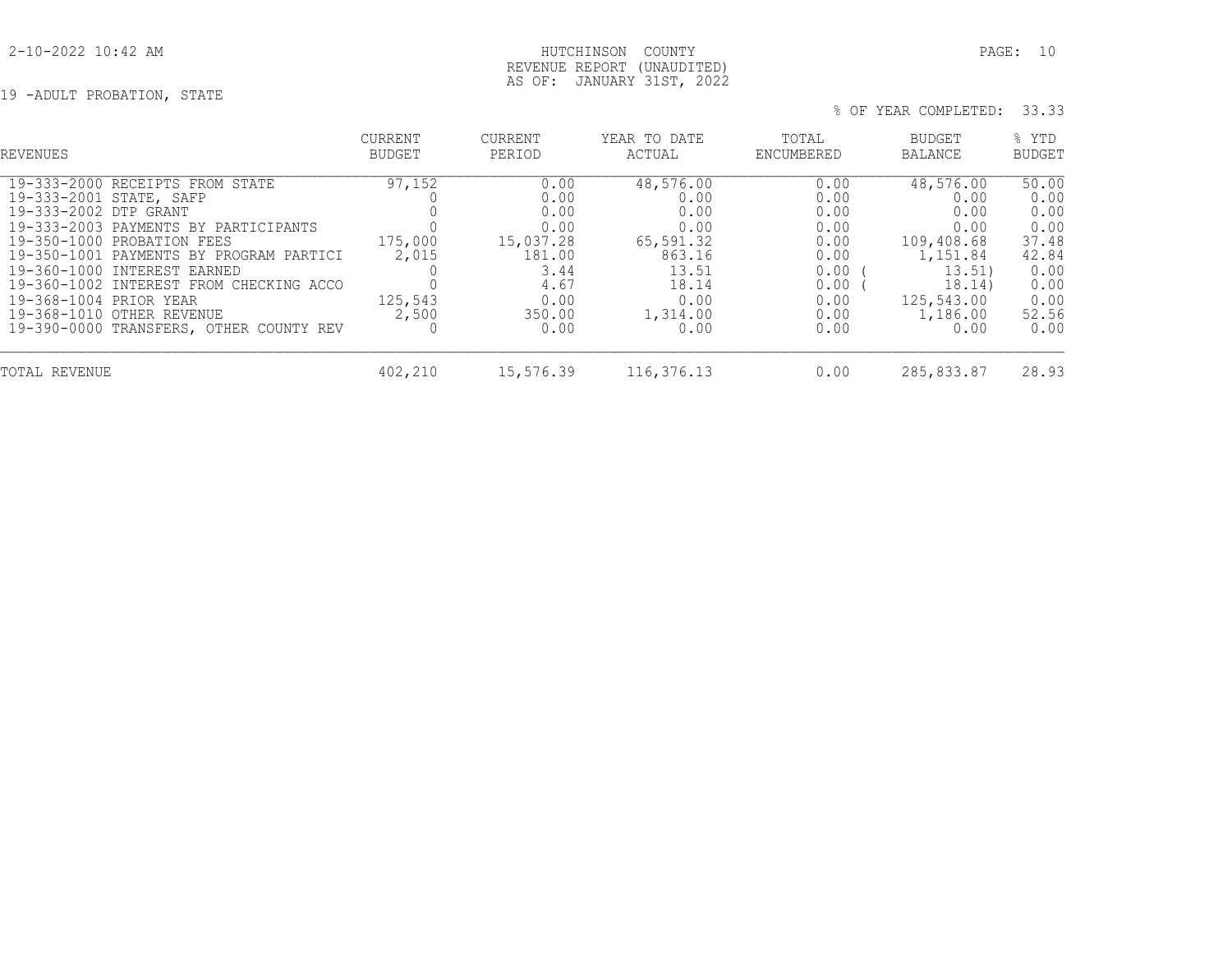## 2-10-2022 10:42 AM HUTCHINSON COUNTY PAGE: 11 REVENUE REPORT (UNAUDITED) AS OF: JANUARY 31ST, 2022

20 -COMMUNITY CORRECTION PROG

|  | % OF YEAR COMPLETED: 41.67 |  |
|--|----------------------------|--|

| REVENUES                                                                                                                                                                                                                             | <b>CURRENT</b><br>BUDGET | <b>CURRENT</b><br>PERIOD                             | YEAR TO DATE<br>ACTUAL                                    | TOTAL<br>ENCUMBERED                                  | BUDGET<br><b>BALANCE</b>                                      | % YTD<br><b>BUDGET</b>                                |
|--------------------------------------------------------------------------------------------------------------------------------------------------------------------------------------------------------------------------------------|--------------------------|------------------------------------------------------|-----------------------------------------------------------|------------------------------------------------------|---------------------------------------------------------------|-------------------------------------------------------|
| 20-333-2000 STATE AID PSIR.DIV<br>20-333-2001 STATE AID ED/RES<br>20-333-2080 CARRYOVER<br>20-333-2090 MISCELLANEOUS<br>20-360-1000 INTEREST EARNED ON INVESTME<br>20-368-1004 PRIOR YEAR<br>20-390-0000 INTERFUND TRANSFER FROM SUP | 56,274<br>3,873          | 0.00<br>0.00<br>0.00<br>0.00<br>0.00<br>0.00<br>0.00 | 28,138.00<br>0.00<br>0.00<br>0.00<br>0.00<br>0.00<br>0.00 | 0.00<br>0.00<br>0.00<br>0.00<br>0.00<br>0.00<br>0.00 | 28,136.00<br>0.00<br>0.00<br>0.00<br>0.00<br>0.00<br>3,873.00 | 50.00<br>0.00<br>0.00<br>0.00<br>0.00<br>0.00<br>0.00 |
| TOTAL REVENUE                                                                                                                                                                                                                        | 60,147                   | 0.00                                                 | 28,138.00                                                 | 0.00                                                 | 32,009.00                                                     | 46.78                                                 |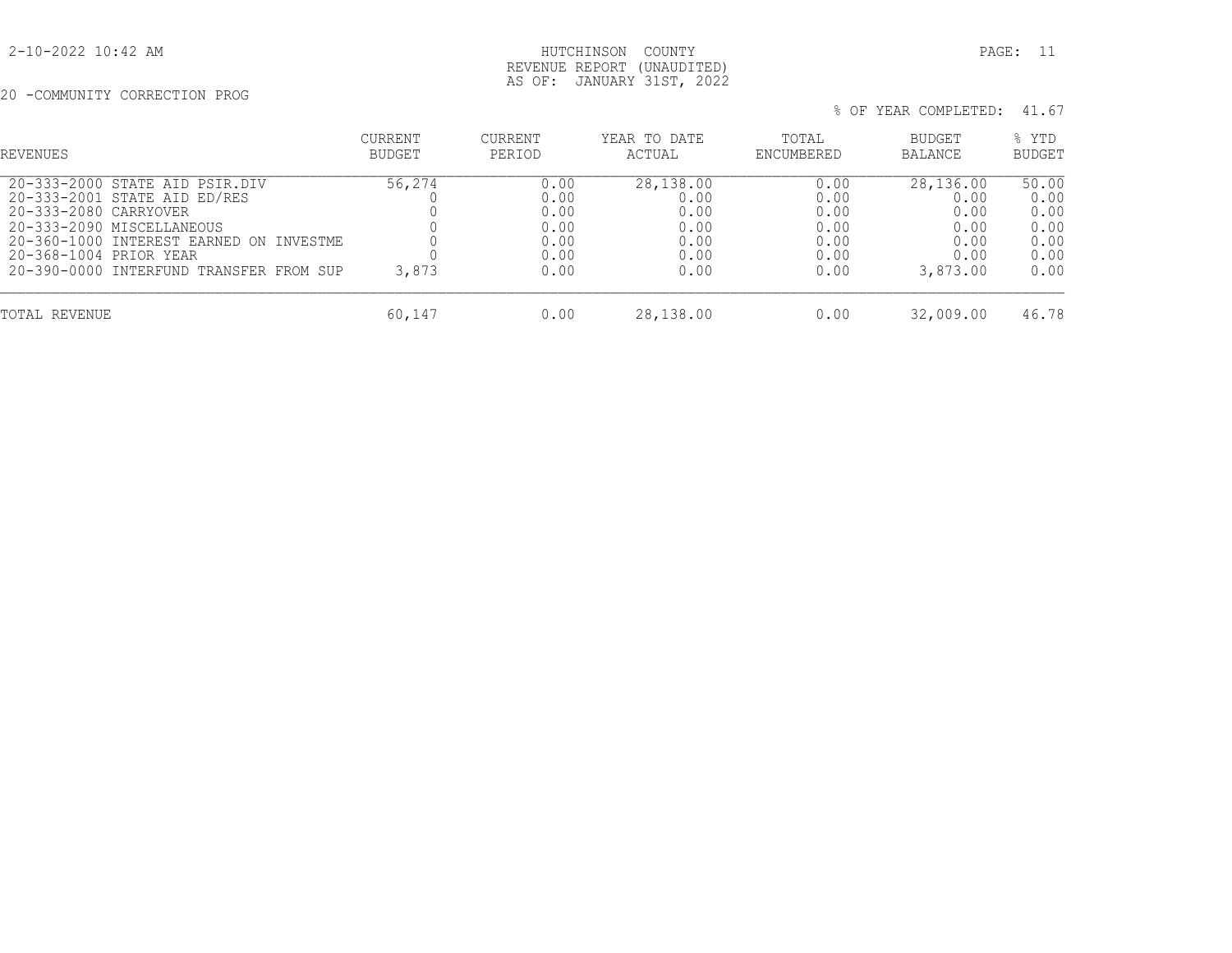## 2-10-2022 10:42 AM HUTCHINSON COUNTY PAGE: 12 REVENUE REPORT (UNAUDITED) AS OF: JANUARY 31ST, 2022

21 -JUVENILE STATE

| % OF YEAR COMPLETED: 41.67 |  |
|----------------------------|--|
|----------------------------|--|

| REVENUES                                                                                                               | CURRENT<br>BUDGET | <b>CURRENT</b><br>PERIOD          | YEAR TO DATE<br>ACTUAL                 | TOTAL<br>ENCUMBERED          | BUDGET<br>BALANCE                  | % YTD<br><b>BUDGET</b>          |
|------------------------------------------------------------------------------------------------------------------------|-------------------|-----------------------------------|----------------------------------------|------------------------------|------------------------------------|---------------------------------|
| 21-333-3000 STATE COMPTROLLER<br>21-333-3001 STATE - GRANT R<br>21-360-1000 INTEREST EARNED<br>21-390-0000 TRANSFER IN | 219,755<br>2,132  | 36,627.00<br>0.00<br>0.87<br>0.00 | 109,879.00<br>2,132.33<br>2.55<br>0.00 | 0.00<br>0.00<br>0.00<br>0.00 | 109,876.00<br>0.00<br>2.55<br>0.00 | 50.00<br>100.00<br>0.00<br>0.00 |
| TOTAL REVENUE                                                                                                          | 221,887           | 36,627.87                         | 112,013.88                             | 0.00                         | 109,873.45                         | 50.48                           |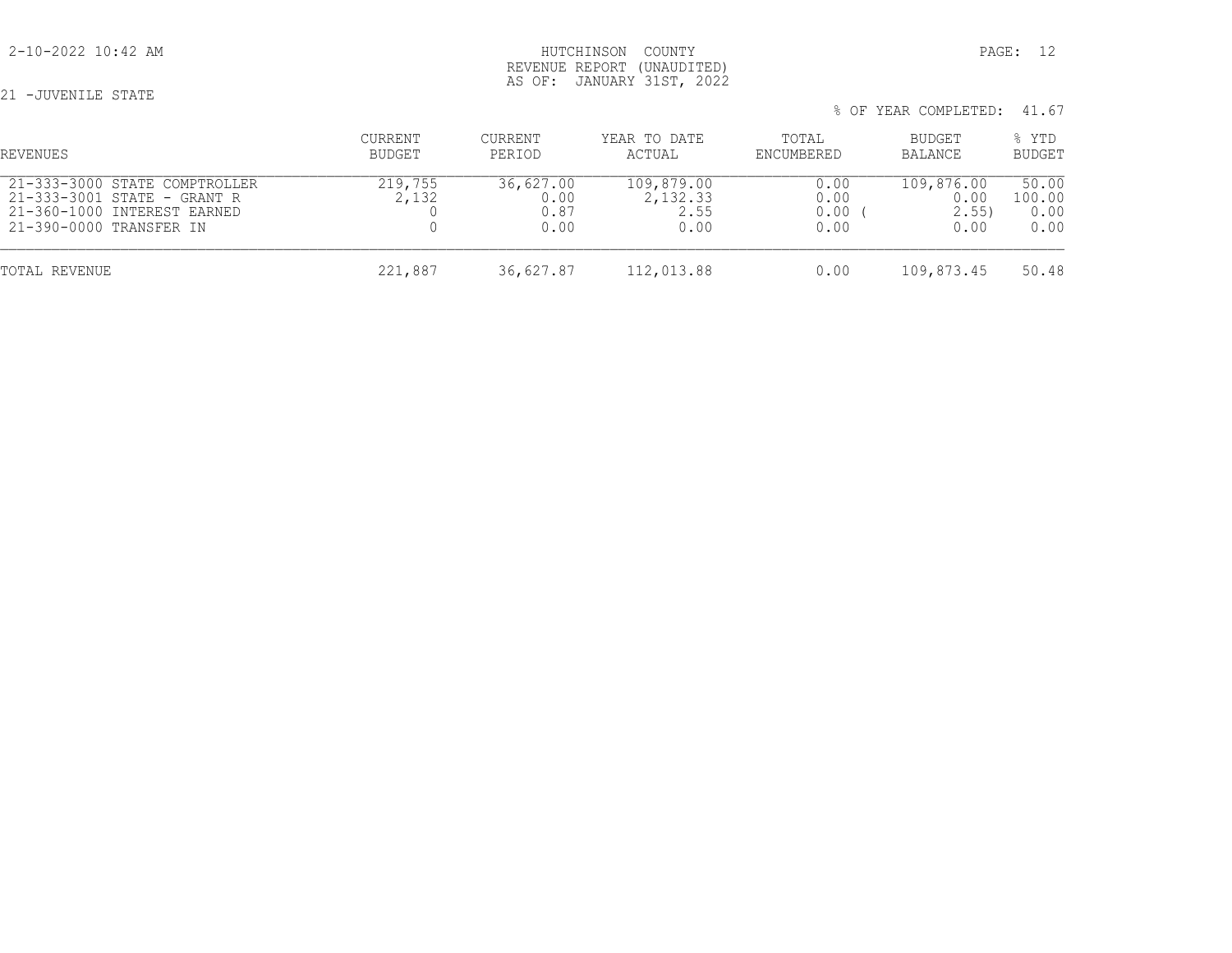## 2-10-2022 10:42 AM HUTCHINSON COUNTY PAGE: 13 REVENUE REPORT (UNAUDITED) AS OF: JANUARY 31ST, 2022

24 -COURT REPORTER

|  | % OF YEAR COMPLETED: 41.67 |  |
|--|----------------------------|--|
|  |                            |  |

| REVENUES                                                                                                                                                      | <b>CURRENT</b><br>BUDGET | <b>CURRENT</b><br>PERIOD               | YEAR TO DATE<br>ACTUAL                   | TOTAL<br>ENCUMBERED                  | BUDGET<br><b>BALANCE</b>                  | % YTD<br><b>BUDGET</b>                  |
|---------------------------------------------------------------------------------------------------------------------------------------------------------------|--------------------------|----------------------------------------|------------------------------------------|--------------------------------------|-------------------------------------------|-----------------------------------------|
| 24-340-4000 COUNTY CLERK FEES<br>24-340-7000 DISTRICT CLERK FEES<br>24-360-1000 INTEREST ON INVESTMENTS<br>24-368-1000 MISCELLANEOUS<br>24-390-0000 TRANSFERS | 330<br>3,400             | 174.48<br>3.46<br>0.31<br>0.00<br>0.00 | 296.42<br>515.18<br>0.92<br>0.00<br>0.00 | 0.00<br>0.00<br>0.00<br>0.00<br>0.00 | 33.58<br>2,884.82<br>5.08<br>0.00<br>0.00 | 89.82<br>15.15<br>15.33<br>0.00<br>0.00 |
| TOTAL REVENUE                                                                                                                                                 | 3,736                    | 178.25                                 | 812.52                                   | 0.00                                 | 2,923.48                                  | 21.75                                   |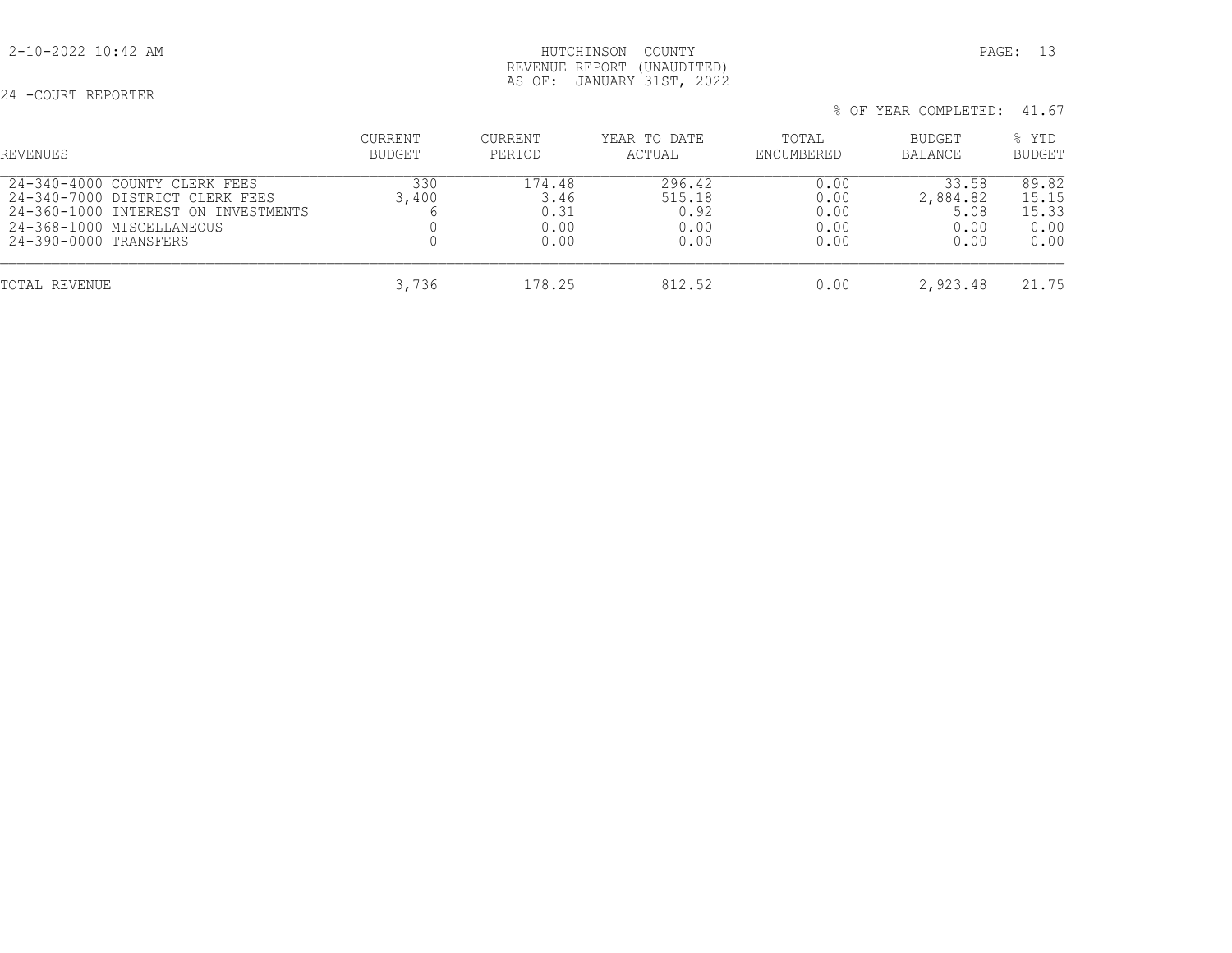25 -JUVENILE GRANT C

| REVENUES                      | <b>CURRENT</b> | <b>CURRENT</b> | YEAR TO DATE | TOTAL      | BUDGET  | % YTD  |
|-------------------------------|----------------|----------------|--------------|------------|---------|--------|
|                               | BUDGET         | PERIOD         | ACTUAL       | ENCUMBERED | BALANCE | BUDGET |
| 25-333-3000 STATE COMPTROLLER |                | 0.00           | 0.00         | 0.00       | 0.00    | 0.00   |
| 25-360-1000 INTEREST EARNED   |                | 0.00           | 0.00         | 0.00       | 0.00    | 0.00   |
| 25-390-0000 TRANSFER IN       |                | 0.00           | 0.00         | 0.00       | 0.00    | 0.00   |
| TOTAL REVENUE                 |                | 0.00           | 0.00         | 0.00       | 0.00    | 0.00   |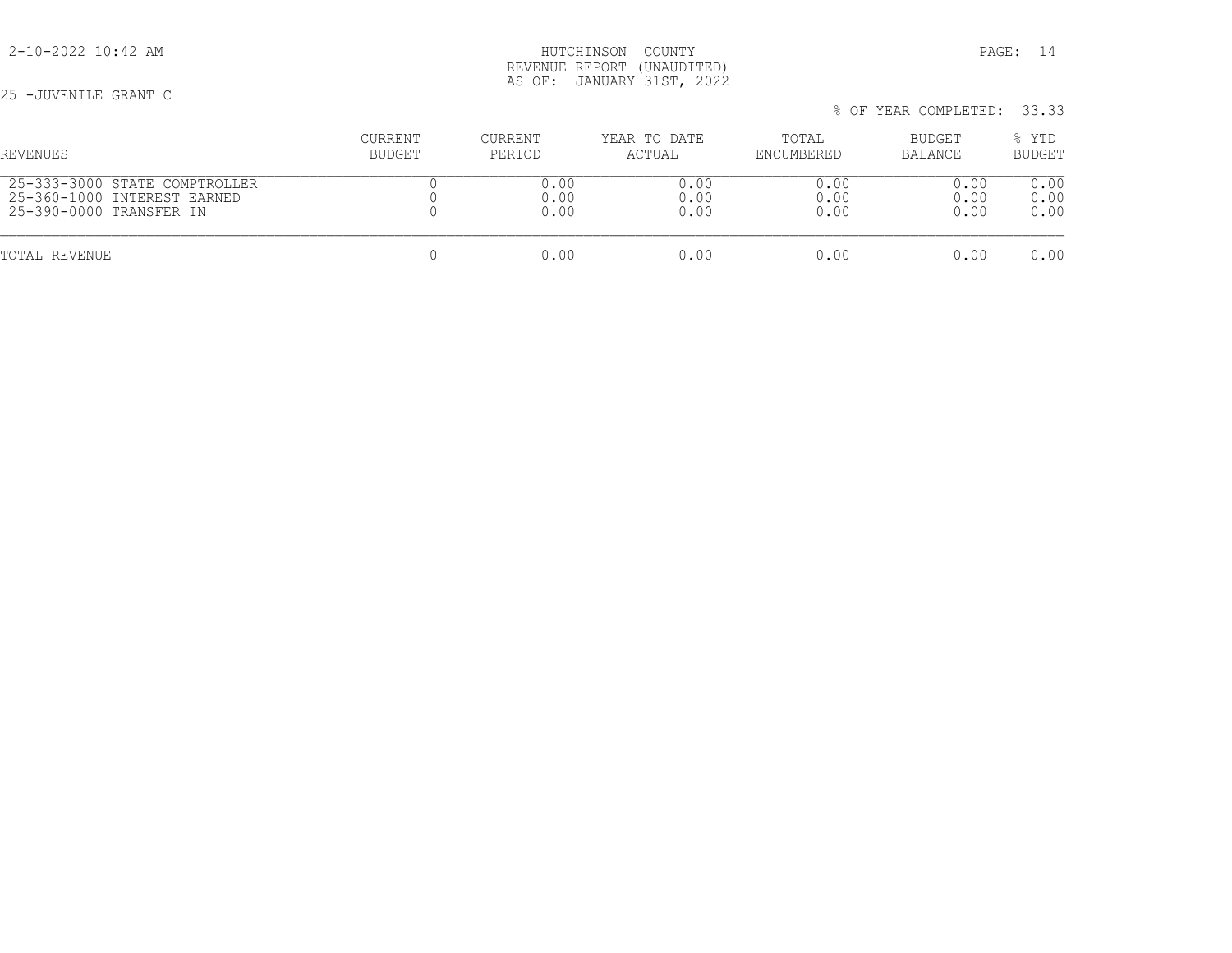## 2-10-2022 10:42 AM HUTCHINSON COUNTY PAGE: 15 REVENUE REPORT (UNAUDITED) AS OF: JANUARY 31ST, 2022

26 -JUVENILE SPECIAL

|  | % OF YEAR COMPLETED: 41.67 |  |
|--|----------------------------|--|
|  |                            |  |

| REVENUES                                | CURRENT       | CURRENT | YEAR TO DATE | TOTAL      | BUDGET   | % YTD         |
|-----------------------------------------|---------------|---------|--------------|------------|----------|---------------|
|                                         | <b>BUDGET</b> | PERIOD  | ACTUAL       | ENCUMBERED | BALANCE  | <b>BUDGET</b> |
| 26-350-1000 PROBATION FEES              | 2,000         | 305.00  | 945.00       | 0.00       | 1,055.00 | 47.25         |
| 26-360-1000 INTEREST INVESTMENTS        |               | 0.89    | 3.36         | 0.00       | 3.36     | 0.00          |
| 26-360-1002 INTEREST FROM CHECKING ACCO |               | 0.00    | 0.00         | 0.00       | 0.00     | 0.00          |
| 26-390-0000 TRANSFER IN                 |               | 0.00    | 0.00         | 0.00       | 0.00     | 0.00          |
| TOTAL REVENUE                           | 2,000         | 305.89  | 948.36       | 0.00       | 1,051.64 | 47.42         |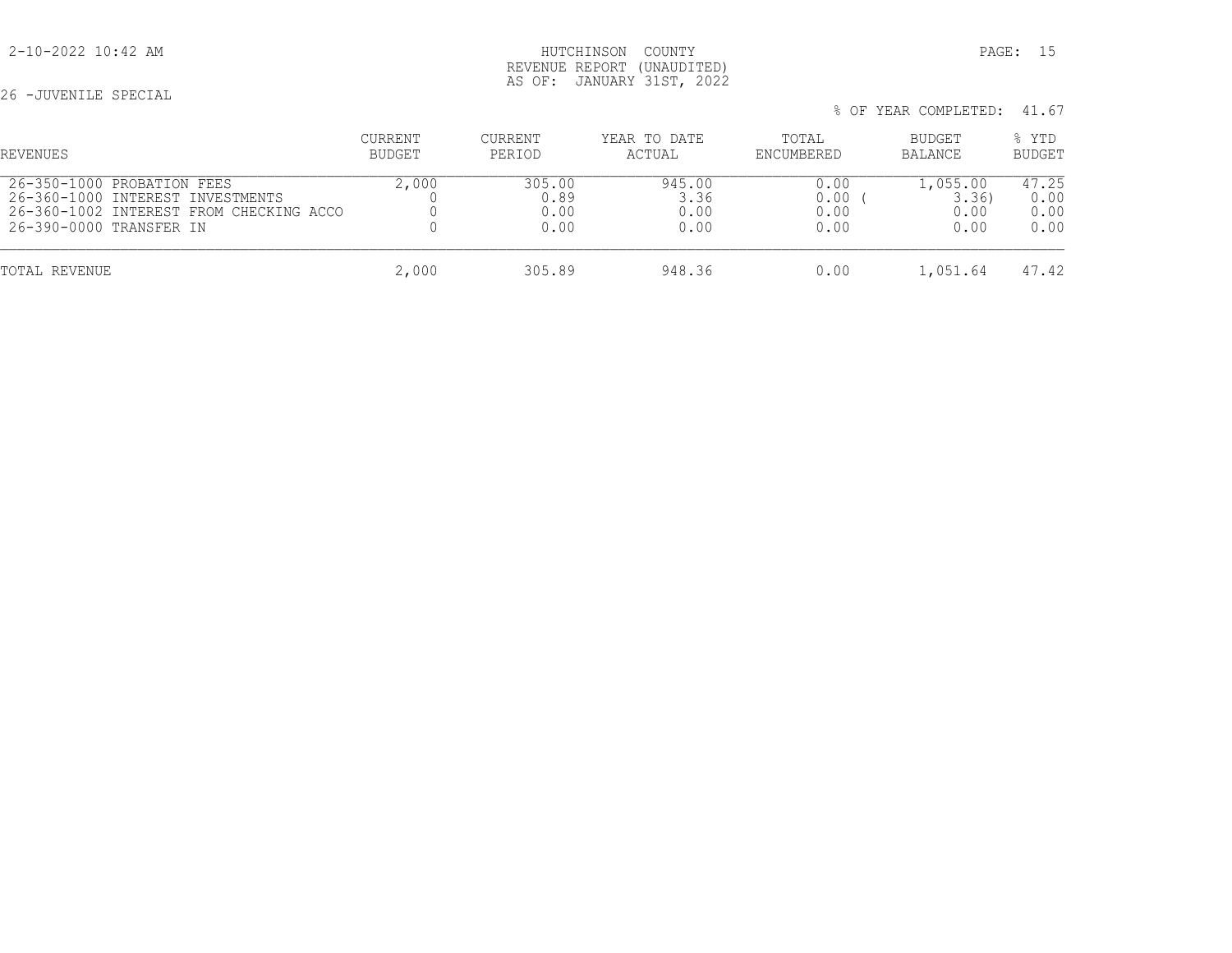## 2-10-2022 10:42 AM HUTCHINSON COUNTY PAGE: 16 REVENUE REPORT (UNAUDITED) AS OF: JANUARY 31ST, 2022

27 -CHILD SUPPORT - DISTRICT

|  | % OF YEAR COMPLETED: 41.67 |  |
|--|----------------------------|--|
|  |                            |  |

| REVENUES                            | CURRENT | CURRENT | YEAR TO DATE | TOTAL      | BUDGET  | % YTD         |
|-------------------------------------|---------|---------|--------------|------------|---------|---------------|
|                                     | BUDGET  | PERIOD  | ACTUAL       | ENCUMBERED | BALANCE | <b>BUDGET</b> |
| 27-340-7000 CHILD SUPPORT           | 100     | 0.00    | 36.32        | 0.00       | 63.68   | 36.32         |
| 27-360-1000 INTEREST ON INVESTMENTS |         | 0.00    | 0.00         | 0.00       | 10.00   | 0.00          |
| 27-368-1000 MISCELLANEOUS           |         | 0.00    | 0.00         | 0.00       | 0.00    | 0.00          |
| 27-390-0000 TRANSFER IN             |         | 0.00    | 0.00         | 0.00       | 0.00    | 0.00          |
| TOTAL REVENUE                       | 110     | 0.00    | 36.32        | 0.00       | 73.68   | 33.02         |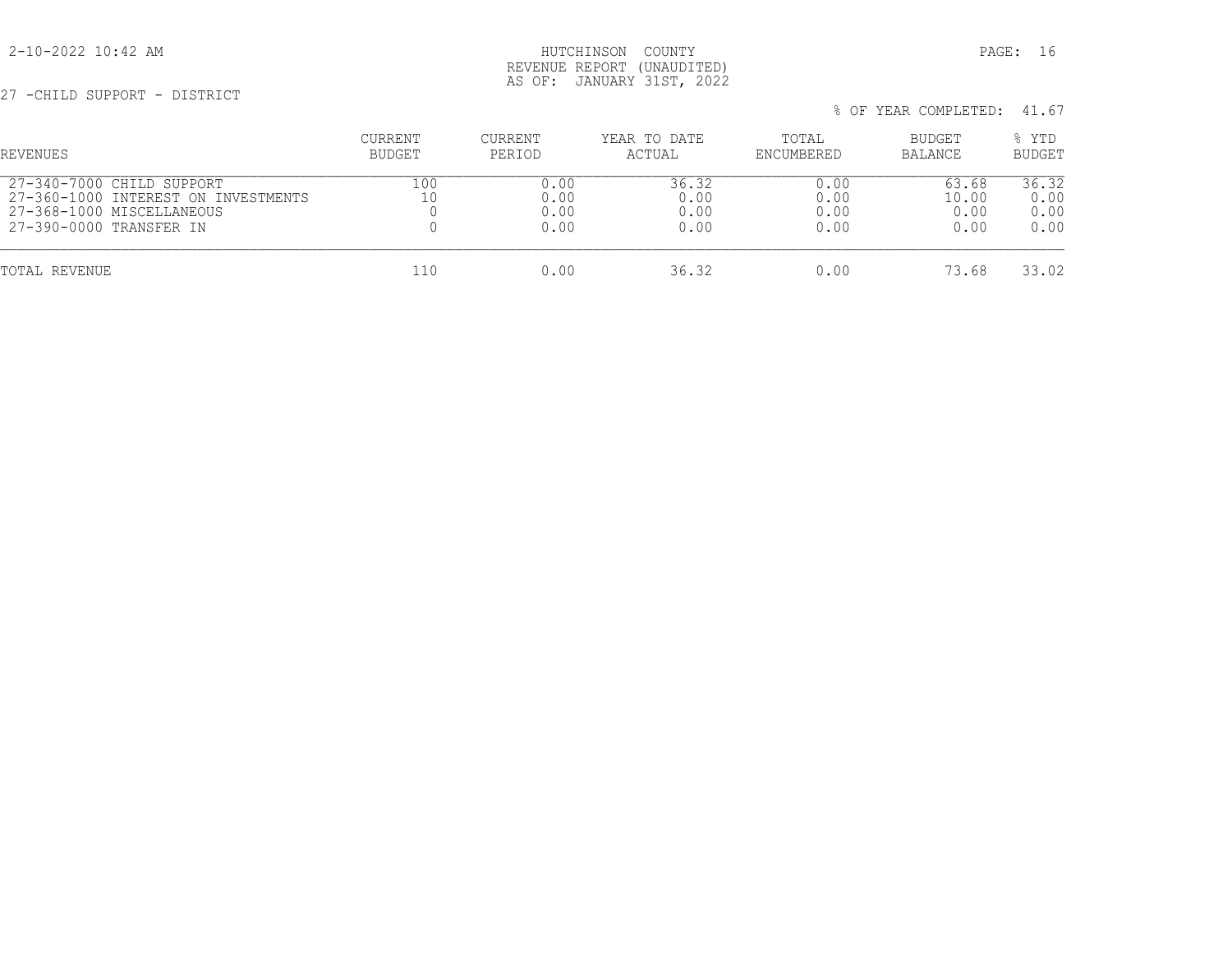## 2-10-2022 10:42 AM HUTCHINSON COUNTY PAGE: 17 REVENUE REPORT (UNAUDITED) AS OF: JANUARY 31ST, 2022

29 -RECORDS ARCHIVE CO. CLERK

| REVENUES                                                                                                                                                                                             | CURRENT<br><b>BUDGET</b>     | CURRENT<br>PERIOD                                  | YEAR TO DATE<br>ACTUAL                                | TOTAL<br>ENCUMBERED                          | BUDGET<br><b>BALANCE</b>                                 | % YTD<br>BUDGET                                  |
|------------------------------------------------------------------------------------------------------------------------------------------------------------------------------------------------------|------------------------------|----------------------------------------------------|-------------------------------------------------------|----------------------------------------------|----------------------------------------------------------|--------------------------------------------------|
| 29-340-4000 COUNTY CLERK FEES<br>29-340-4001 VITAL ARCHIVE<br>29-340-7000 District Court Archive Fee<br>29-360-1000 INTEREST ON INVESTMENTS<br>29-368-1000 MISCELLANEOUS<br>29-390-0000 TRANSFERS IN | 26,600<br>550<br>3,600<br>95 | 2,602.00<br>80.00<br>80.96<br>5.12<br>0.00<br>0.00 | 8,849.00<br>242.00<br>571.88<br>14.89<br>0.00<br>0.00 | 0.00<br>0.00<br>0.00<br>0.00<br>0.00<br>0.00 | 17,751.00<br>308.00<br>3,028.12<br>80.11<br>0.00<br>0.00 | 33.27<br>44.00<br>15.89<br>15.67<br>0.00<br>0.00 |
| TOTAL REVENUE                                                                                                                                                                                        | 30,845                       | 2,768.08                                           | 9,677.77                                              | 0.00                                         | 21, 167. 23                                              | 31.38                                            |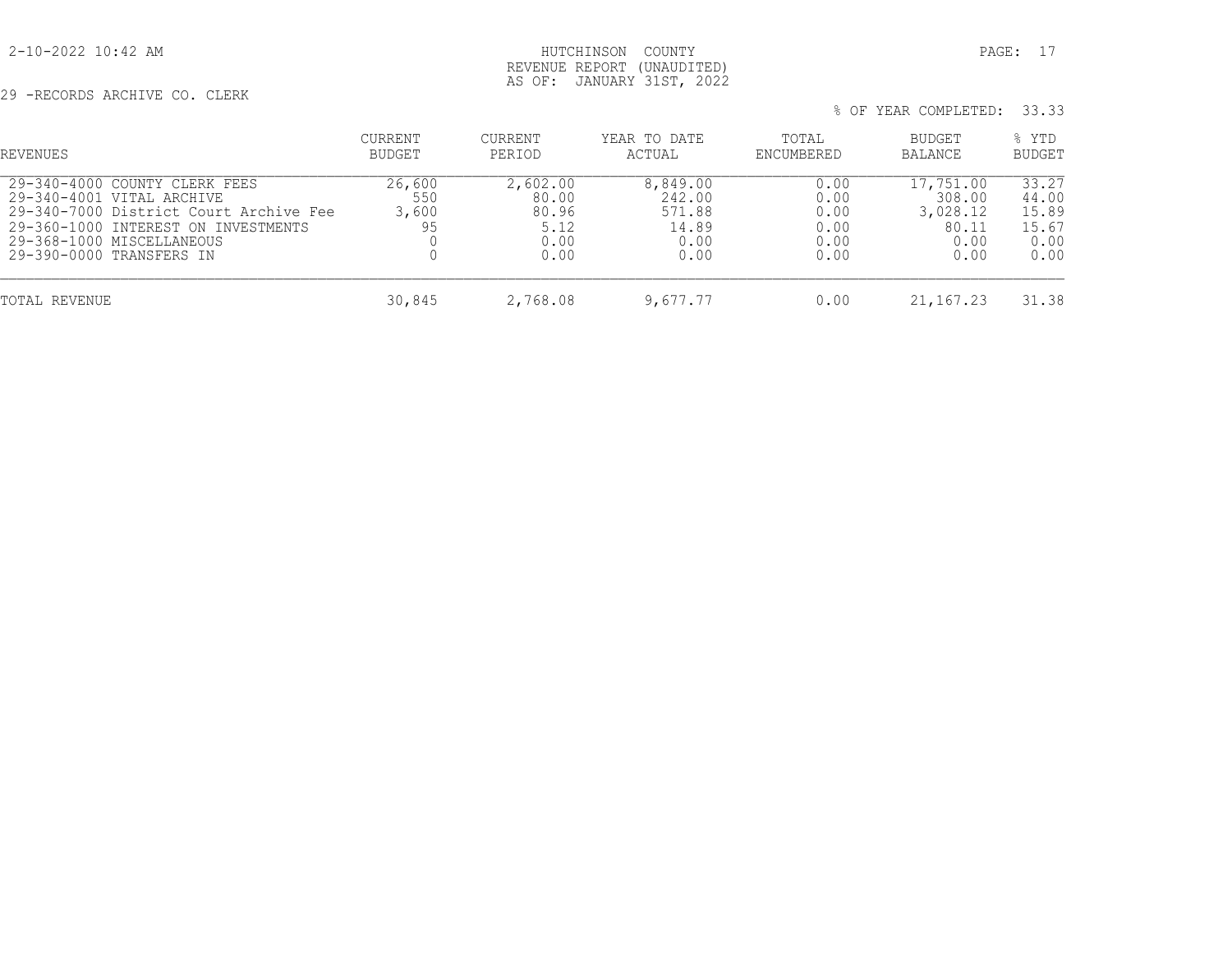2-10-2022 10:42 AM HUTCHINSON COUNTY PAGE: 18 REVENUE REPORT (UNAUDITED) AS OF: JANUARY 31ST, 2022

30 -COUNTY ATTORNEY CHECK FEE

| REVENUES                              | CURRENT       | CURRENT | YEAR TO DATE | TOTAL      | BUDGET  | % YTD  |
|---------------------------------------|---------------|---------|--------------|------------|---------|--------|
|                                       | <b>BUDGET</b> | PERIOD  | ACTUAL       | ENCUMBERED | BALANCE | BUDGET |
| 30-340-3000 FEES OF OFFICE, HOT CHECK | 400           | 0.00    | 0.00         | 0.00       | 400.00  | 0.00   |
| 30-360-1000 INTEREST EARNINGS         |               | 0.95    | 2.87         | 0.00       | 27.13   | 9.57   |
| 30-368-1000 MISCELLANEOUS INCOME      |               | 0.00    | 0.00         | 0.00       | 0.00    | 0.00   |
| TOTAL REVENUE                         | 430           | 0.95    | 2.87         | 0.00       | 427.13  | 0.67   |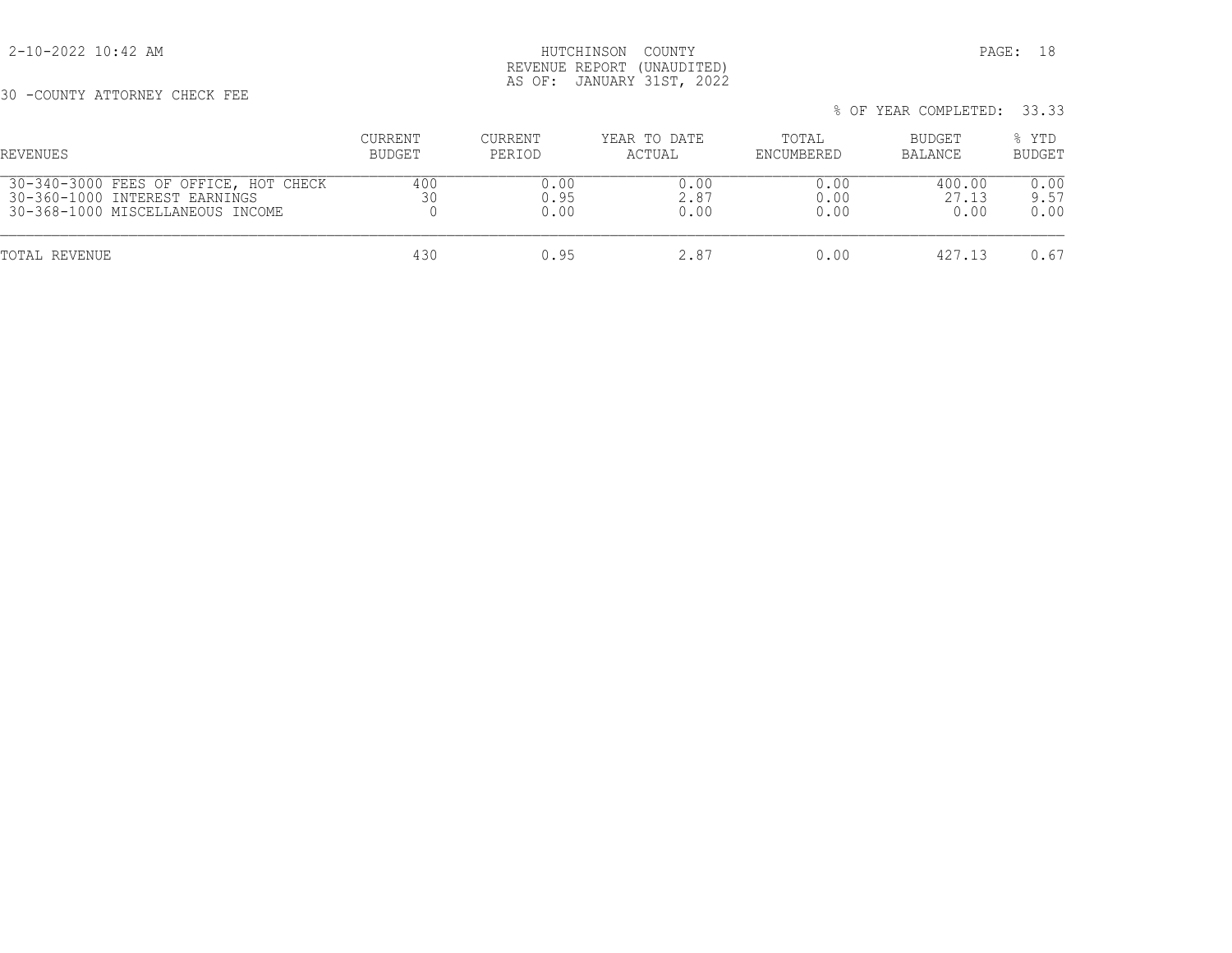31 -DISTRICT ATTORNEY CHECK F

## 2-10-2022 10:42 AM HUTCHINSON COUNTY PAGE: 19 REVENUE REPORT (UNAUDITED) AS OF: JANUARY 31ST, 2022

 % OF YEAR COMPLETED: 33.33 CURRENT CURRENT YEAR TO DATE TOTAL BUDGET % YTD REVENUES BUDGET PERIOD ACTUAL ENCUMBERED BALANCE BUDGET 31-340-6000 FEES OF OFFICE, DISTRICT AT 0 0.00 0.00 0.00 0.00 0.00 31-360-1000 INTEREST ON INVESTMENTS 0 0.27 0.85 0.00 ( 0.85) 0.00 TOTAL REVENUE 0 0.27 0.85 0.00 ( 0.85) 0.00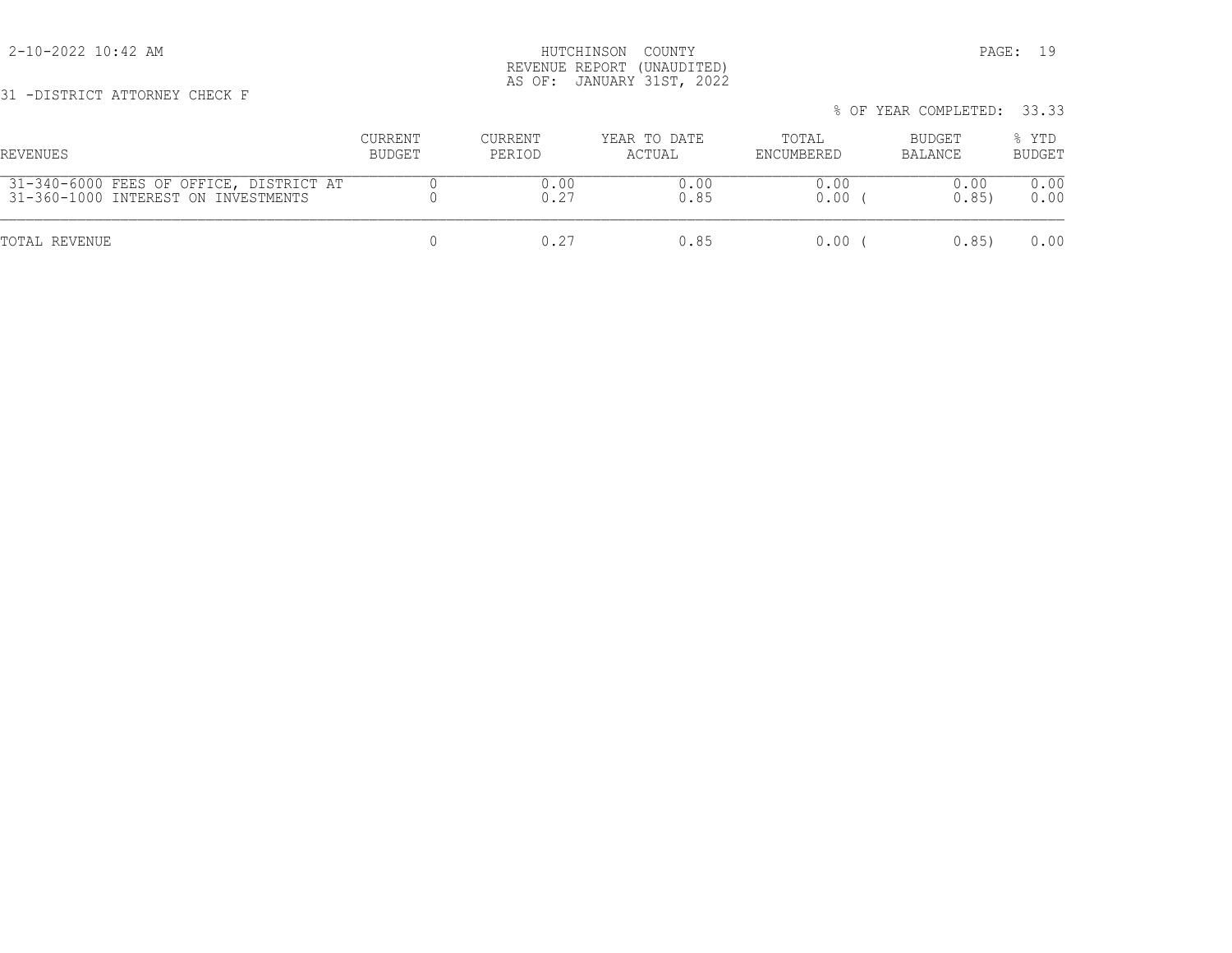2-10-2022 10:42 AM HUTCHINSON COUNTY PAGE: 20 REVENUE REPORT (UNAUDITED) AS OF: JANUARY 31ST, 2022

32 -D. A. FORFEITURE FUND

| % OF YEAR COMPLETED: 33.33 |  |
|----------------------------|--|
|----------------------------|--|

| REVENUES                                | CURRENT | CURRENT | YEAR TO DATE | TOTAL      | BUDGET         | % YTD         |
|-----------------------------------------|---------|---------|--------------|------------|----------------|---------------|
|                                         | BUDGET  | PERIOD  | ACTUAL       | ENCUMBERED | <b>BALANCE</b> | <b>BUDGET</b> |
| 32-340-6000 FEES OF OFFICE, D. A. FORFE |         | 0.00    | 0.00         | 0.00       | 0.00           | 0.00          |
| 32-350-3000 FORFEITURE FUNDS            |         | 0.00    | 0.00         | 0.00       | 0.00           | 0.00          |
| 32-360-1000 INTEREST EARNINGS INVESTMEN |         | 0.00    | 0.00         | 0.00       | 0.00           | 0.00          |
| 32-390-0000 D. A. FORFEITURE TRANSFERS  |         | 0.00    | 0.00         | 0.00       | 0.00           | 0.00          |
| TOTAL REVENUE                           |         | 0.00    | 0.00         | 0.OO       | 0.00           | 0.00          |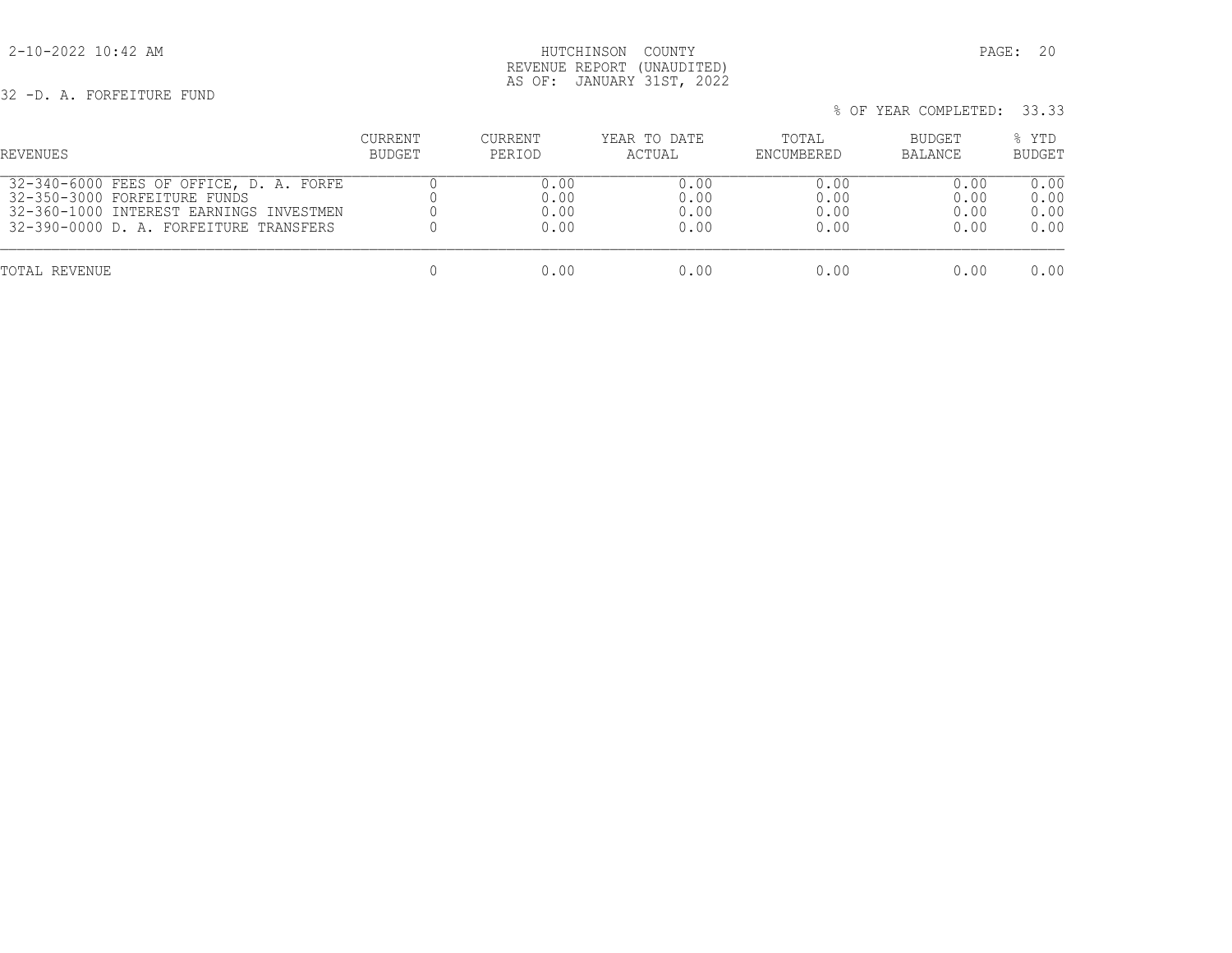33 -SHERIFF FORFEITURE

## 2-10-2022 10:42 AM HUTCHINSON COUNTY PAGE: 21 REVENUE REPORT (UNAUDITED) AS OF: JANUARY 31ST, 2022

% OF YEAR COMPLETED: 33.33

# CURRENT CURRENT YEAR TO DATE TOTAL BUDGET % YTD REVENUES BUDGET PERIOD ACTUAL ENCUMBERED BALANCE BUDGET 33-340-2000 FEES OF OFFICE, SHERIFF FOR 0 0.00 0.00 0.00 0.00 0.00 33-352-1000 FORFEITURE OR SEIZER 0 0.00 0.00 0.00 0.00 0.00 33-360-1000 INTEREST INVESTMENTS 0 0.00 0.00 0.00 0.00 0.00 TOTAL REVENUE 0 0.00 0.00 0.00 0.00 0.00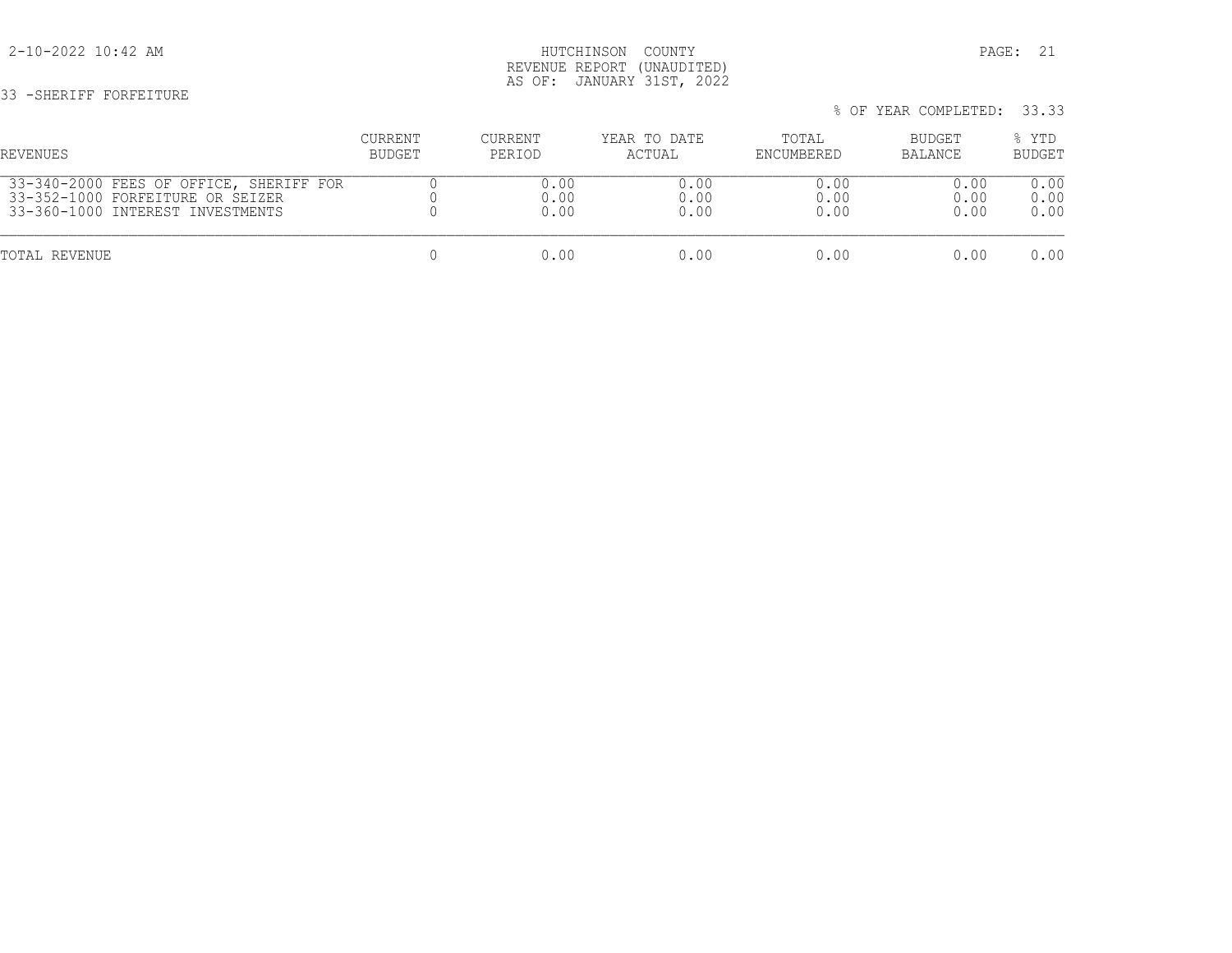## 2-10-2022 10:42 AM HUTCHINSON COUNTY PAGE: 22 REVENUE REPORT (UNAUDITED) AS OF: JANUARY 31ST, 2022

34 -DRUG COURT FUND

| % OF YEAR COMPLETED: 33.33 |  |  |  |
|----------------------------|--|--|--|
|----------------------------|--|--|--|

| REVENUES                                                                                                                             | CURRENT<br>BUDGET        | CURRENT<br>PERIOD                       | YEAR TO DATE<br>ACTUAL                        | TOTAL<br>ENCUMBERED                  | BUDGET<br>BALANCE                          | % YTD<br><b>BUDGET</b>                   |
|--------------------------------------------------------------------------------------------------------------------------------------|--------------------------|-----------------------------------------|-----------------------------------------------|--------------------------------------|--------------------------------------------|------------------------------------------|
| 34-340-4000 COUNTY CLERK<br>34-340-7000 DISTRICT CLERK<br>34-360-1000 INTEREST<br>34-368-1000 MISCELLANEOUS<br>34-390-0000 TRANSFERS | .,200<br>.,400<br>57,400 | 163.14<br>81.03<br>1.56<br>0.00<br>0.00 | 806.98<br>351.70<br>4.47<br>0.00<br>57,400.00 | 0.00<br>0.00<br>0.00<br>0.00<br>0.00 | 393.02<br>1,048.30<br>4.47<br>0.00<br>0.00 | 67.25<br>25.12<br>0.00<br>0.00<br>100.00 |
| TOTAL REVENUE                                                                                                                        | 60,000                   | 245.73                                  | 58,563.15                                     | 0.00                                 | 1,436.85                                   | 97.61                                    |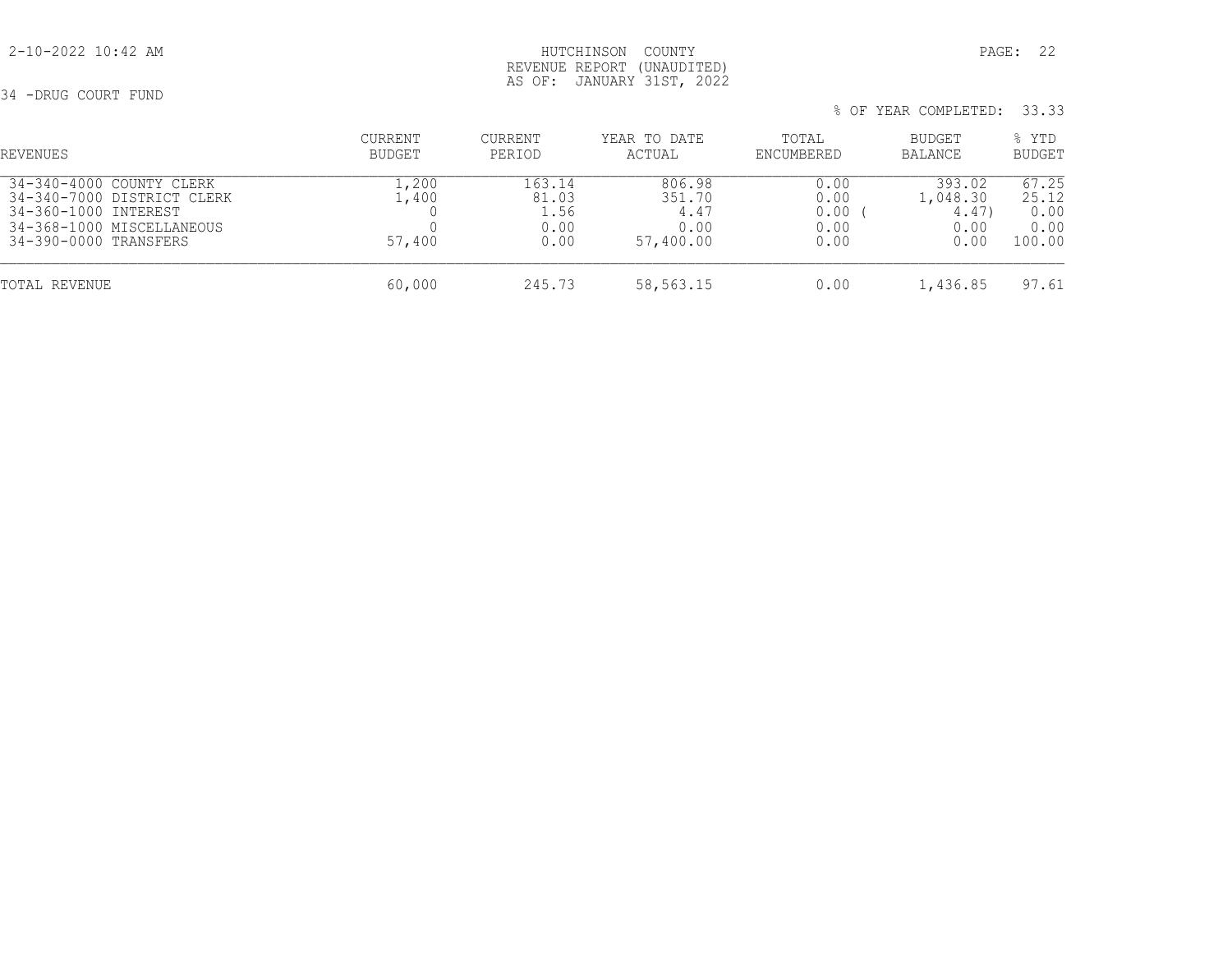38 -DC - RECORDS MANAGEMENT

## 2-10-2022 10:42 AM HUTCHINSON COUNTY PAGE: 23 REVENUE REPORT (UNAUDITED) AS OF: JANUARY 31ST, 2022

| REVENUES                                                                                     | CURRENT<br>BUDGET | CURRENT<br>PERIOD           | YEAR TO DATE<br>ACTUAL      | TOTAL<br>ENCUMBERED  | BUDGET<br>BALANCE               | % YTD<br><b>BUDGET</b> |
|----------------------------------------------------------------------------------------------|-------------------|-----------------------------|-----------------------------|----------------------|---------------------------------|------------------------|
| 38-340-7000 DISTRICT CLERK<br>38-360-1000 INTEREST ON INVESTMENTS<br>38-390-0000 TRANSFER IN | 2,000<br>30       | 261.19<br>0.89<br>31,514.57 | 664.87<br>2.44<br>31,514.57 | 0.00<br>0.00<br>0.00 | 1,335.13<br>27.56<br>31,514.57) | 33.24<br>8.13<br>0.00  |
| TOTAL REVENUE                                                                                | 2,030             | 31,776.65                   | 32,181.88                   | 0.00                 | 30, 151.88) 1, 585.31           |                        |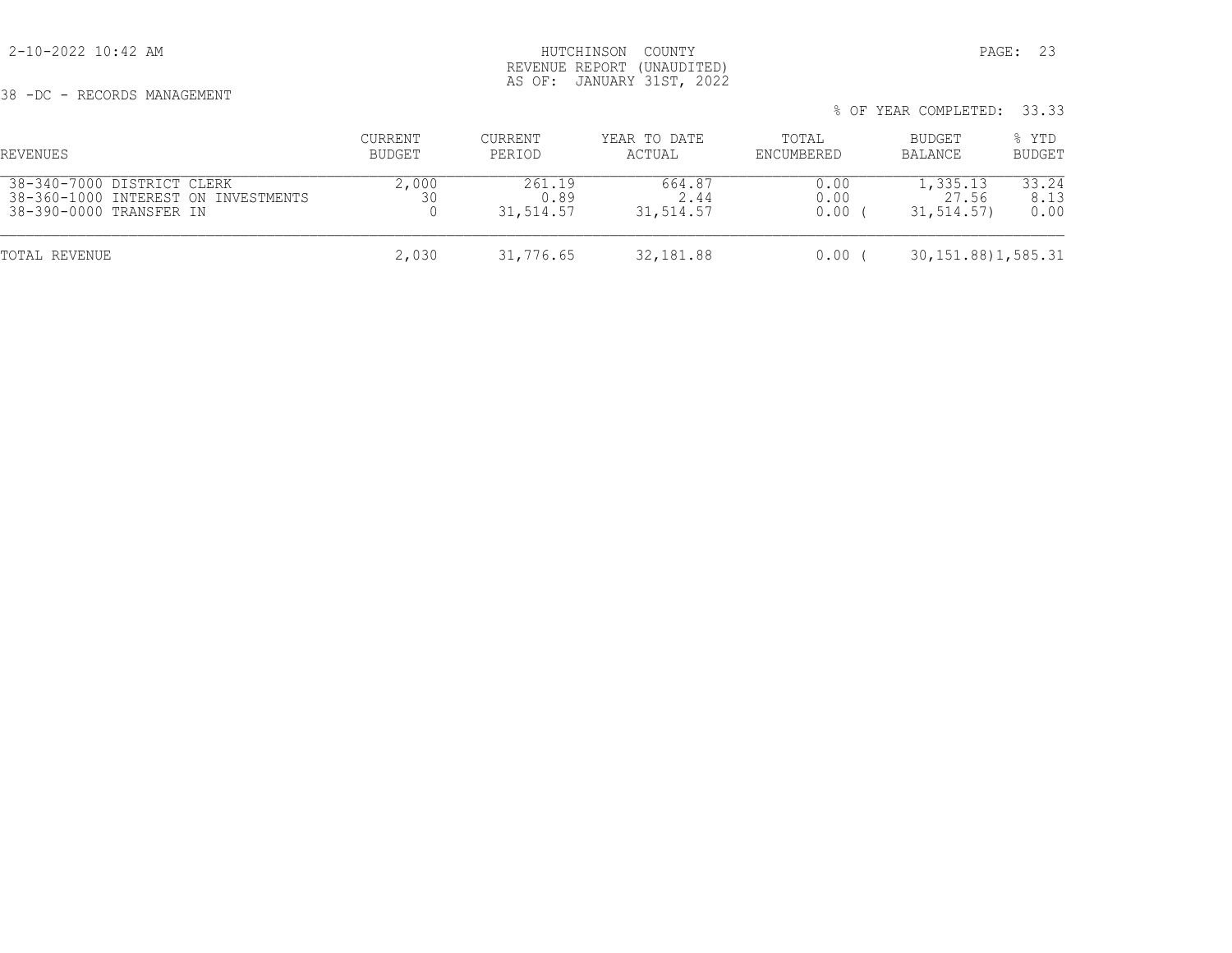2-10-2022 10:42 AM HUTCHINSON COUNTY PAGE: 24 REVENUE REPORT (UNAUDITED) AS OF: JANUARY 31ST, 2022

39 -84TH DIST. D.A. PROFESSIO

% OF YEAR COMPLETED: 33.33

 CURRENT CURRENT YEAR TO DATE TOTAL BUDGET % YTD REVENUES BUDGET PERIOD ACTUAL ENCUMBERED BALANCE BUDGET 39-333-0039 RECEIPTS FROM STATE 0 0.00 0.00 0.00 0.00 0.00 39-360-1002 INTEREST FROM CHECKING 0 0.00 0.00 0.00 0.00 0.00 39-368-1000 MISCELLANEOUS RECEIPTS 0 0.00 0.00 0.00 0.00 0.00 TOTAL REVENUE 0 0.00 0.00 0.00 0.00 0.00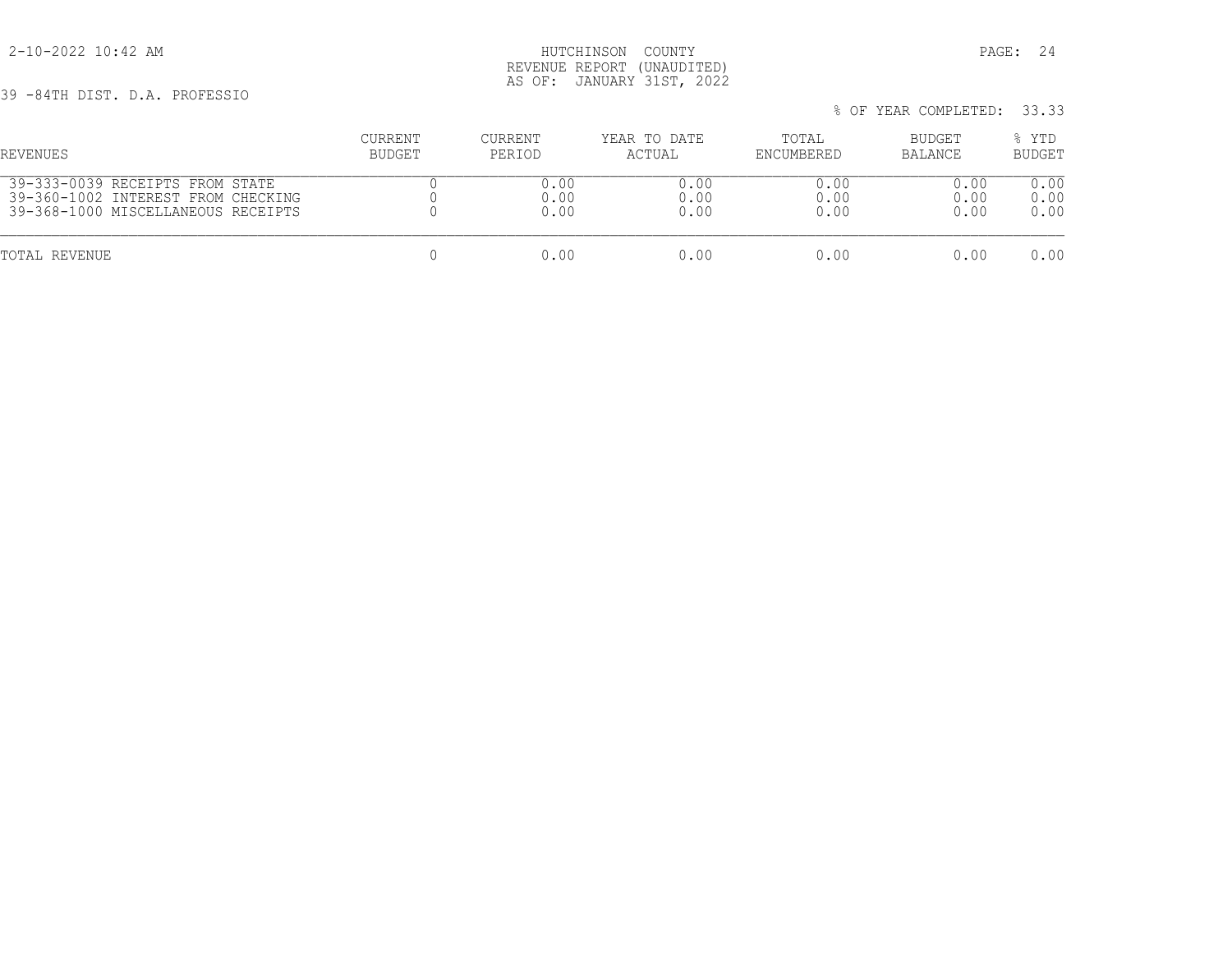2-10-2022 10:42 AM HUTCHINSON COUNTY PAGE: 25 REVENUE REPORT (UNAUDITED) AS OF: JANUARY 31ST, 2022

42 -SPECIAL ROAD & FLOOD CONT

| REVENUES                                                                                                                                                                                                                                                                          | <b>CURRENT</b><br><b>BUDGET</b>                  | <b>CURRENT</b><br>PERIOD                                                          | YEAR TO DATE<br>ACTUAL                                                                       | TOTAL<br>ENCUMBERED                                                  | BUDGET<br><b>BALANCE</b>                                                               | % YTD<br><b>BUDGET</b>                                                     |
|-----------------------------------------------------------------------------------------------------------------------------------------------------------------------------------------------------------------------------------------------------------------------------------|--------------------------------------------------|-----------------------------------------------------------------------------------|----------------------------------------------------------------------------------------------|----------------------------------------------------------------------|----------------------------------------------------------------------------------------|----------------------------------------------------------------------------|
| 42-310-1100 TAXES, AD VALOREM<br>42-321-2000 AUTO REGISTRATION<br>42-321-2001 \$5.00 FEE<br>42-360-1000 INTEREST FROM INVESTMENTS<br>42-364-1000 SALE OF EQUIPMENT<br>42-368-1000 MISCELLANEOUS INCOME<br>42-368-1100 GRANT DOT<br>42-371-1000 DONATIONS<br>42-390-0000 TRANSFERS | 350,000<br>200,000<br>600<br>12,000<br>1,437,749 | 0.00<br>56, 375. 15<br>16,190.00<br>38.97<br>0.00<br>0.00<br>0.00<br>0.00<br>0.00 | 0.00<br>56,375.15<br>54,530.00<br>110.03<br>0.00<br>7,550.30<br>0.00<br>0.00<br>1,437,749.00 | 0.00<br>0.00<br>0.00<br>0.00<br>0.00<br>0.00<br>0.00<br>0.00<br>0.00 | 0.00<br>293,624.85<br>145,470.00<br>489.97<br>0.00<br>4,449.70<br>0.00<br>0.00<br>0.00 | 0.00<br>16.11<br>27.27<br>18.34<br>0.00<br>62.92<br>0.00<br>0.00<br>100.00 |
| TOTAL REVENUE                                                                                                                                                                                                                                                                     | 2,000,349                                        | 72,604.12                                                                         | 1,556,314.48                                                                                 | 0.00                                                                 | 444,034.52                                                                             | 77.80                                                                      |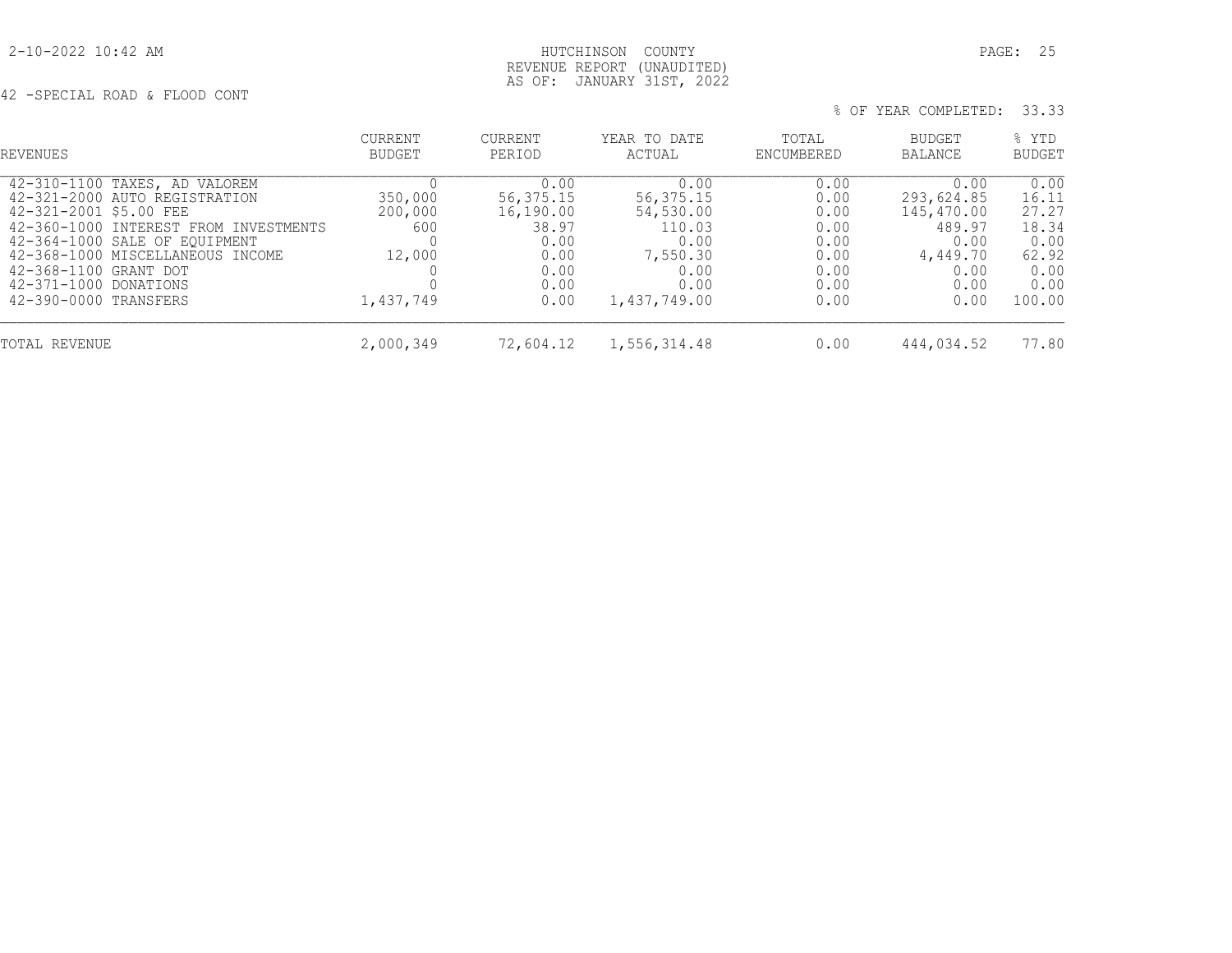| 43 -LATERAL ROAD FUND               |         |         |              |            | % OF YEAR COMPLETED: 33.33 |               |
|-------------------------------------|---------|---------|--------------|------------|----------------------------|---------------|
| REVENUES                            | CURRENT | CURRENT | YEAR TO DATE | TOTAL      | BUDGET                     | % YTD         |
|                                     | BUDGET  | PERIOD  | ACTUAL       | ENCUMBERED | BALANCE                    | <b>BUDGET</b> |
| 43-333-3000 STATE COMPTROLLER       | 15,930  | 0.00    | 15,264.58    | 0.00       | 665.42                     | 95.82         |
| 43-360-1000 INTEREST ON INVESTMENTS | 70      | 2.09    | 5.81         | 0.00       | 64.19                      | 8.30          |
| TOTAL REVENUE                       | 16,000  | 2.09    | 15,270.39    | 0.00       | 729.61                     | 95.44         |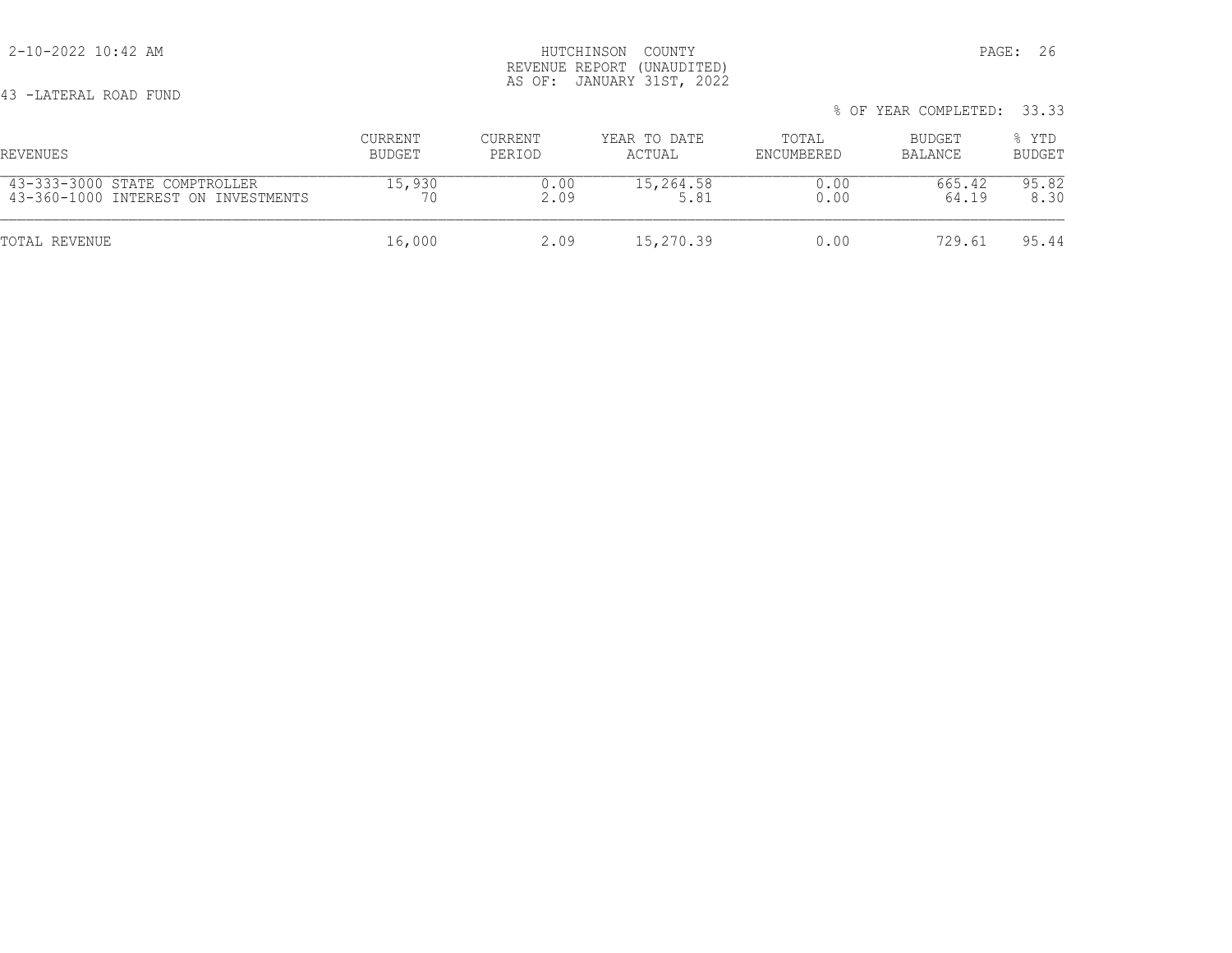2-10-2022 10:42 AM HUTCHINSON COUNTY PAGE: 27 REVENUE REPORT (UNAUDITED) AS OF: JANUARY 31ST, 2022

% OF YEAR COMPLETED: 33.33

# 44 -CC CT. RECORDS PRESERVATI

| REVENUES                            | CURRENT | CURRENT | YEAR TO DATE | TOTAL      | BUDGET  | % YTD         |
|-------------------------------------|---------|---------|--------------|------------|---------|---------------|
|                                     | BUDGET  | PERIOD  | ACTUAL       | ENCUMBERED | BALANCE | <b>BUDGET</b> |
| 44-340-4000 COUNTY CLERK            | 725     | 116.00  | 285.00       | 0.00       | 440.00  | 39.31         |
| 44-360-1000 INTEREST ON INVESTMENTS |         | 0.44    | 1.08         | 0.00       | 7.92    | 12.00         |
| 44-390-0000 TRANSFER IN             |         | 0.00    | 0.00         | 0.00       | 0.00    | 0.00          |
| TOTAL REVENUE                       | 734     | 116.44  | 286.08       | 0.00       | 447.92  | 38.98         |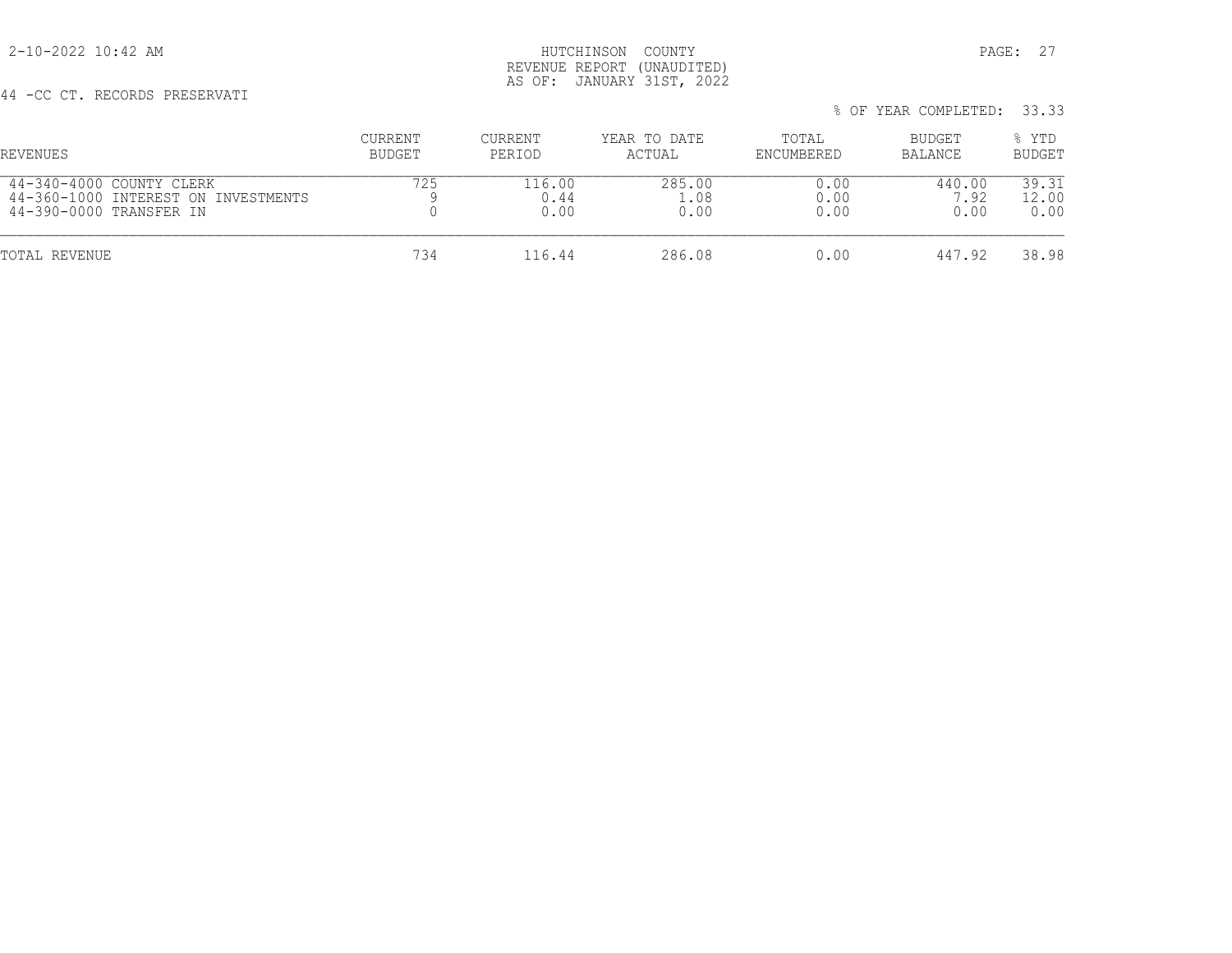## 2-10-2022 10:42 AM HUTCHINSON COUNTY PAGE: 28 REVENUE REPORT (UNAUDITED) AS OF: JANUARY 31ST, 2022

# 45 -DIST.CT.RECORDS PRESERVAT

| REVENUES                                                                                                                | CURRENT<br>BUDGET | <b>CURRENT</b><br>PERIOD   | YEAR TO DATE<br>ACTUAL         | TOTAL<br>ENCUMBERED          | BUDGET<br><b>BALANCE</b>          | % YTD<br><b>BUDGET</b>        |
|-------------------------------------------------------------------------------------------------------------------------|-------------------|----------------------------|--------------------------------|------------------------------|-----------------------------------|-------------------------------|
| 45-340-7000 DISTRICT CLERK<br>45-360-1000 INTEREST ON INVESTMENTS<br>45-368-1000 MISCELLANEOUS<br>45-390-0000 TRANSFERS | 3,000<br>50       | 7.01<br>24<br>0.00<br>0.00 | 714.02<br>3.93<br>0.00<br>0.00 | 0.00<br>0.00<br>0.00<br>0.00 | 2,285.98<br>46.07<br>0.00<br>0.00 | 23.80<br>7.86<br>0.00<br>0.00 |
| TOTAL REVENUE                                                                                                           | 3,050             | 8.25                       | 717.95                         | 0.00                         | 2,332.05                          | 23.54                         |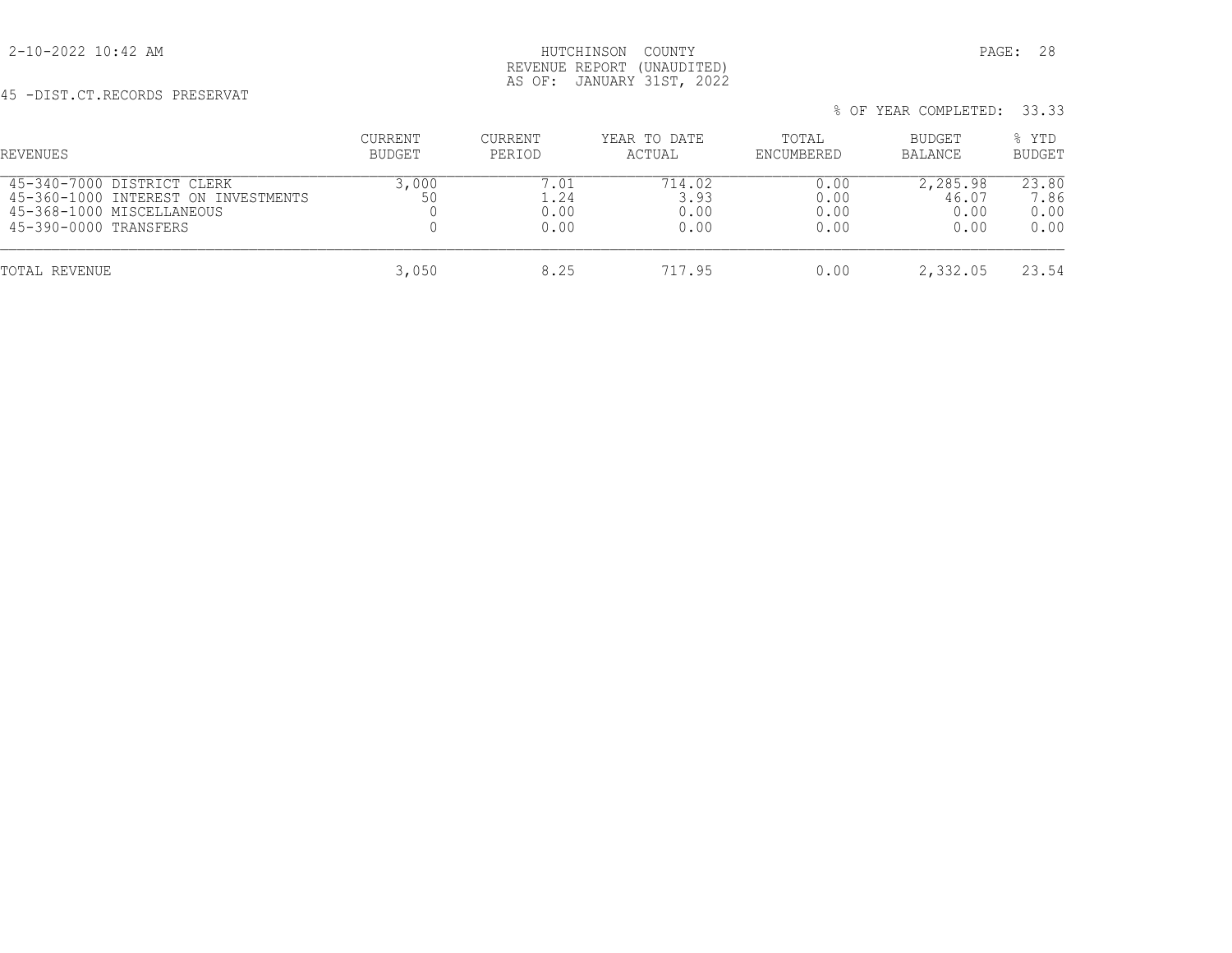46 -RESCUE PLAN 2021

 2-10-2022 10:42 AM HUTCHINSON COUNTY PAGE: 29 REVENUE REPORT (UNAUDITED) AS OF: JANUARY 31ST, 2022

 % OF YEAR COMPLETED: 33.33 CURRENT CURRENT YEAR TO DATE TOTAL BUDGET % YTD REVENUES BUDGET PERIOD ACTUAL ENCUMBERED BALANCE BUDGET 46-330-1000 GRANT 0 0.00 0.00 0.00 0.00 0.00

| TOTAL REVENUE                                                                                                    |                       | 187.63                 | 0.00         | 187.63)                 | 0.00                      |
|------------------------------------------------------------------------------------------------------------------|-----------------------|------------------------|--------------|-------------------------|---------------------------|
| 46-360-1000 MISCELLANEOUS, INTEREST ON<br>46-360-1002 INTEREST FROM CHECKING<br>46-368-1000 MISCELLANEOUS INCOME | 63.79<br>0.00<br>0.00 | 187.63<br>0.00<br>0.OO | 0.00<br>0.00 | 187.63)<br>0.00<br>0.00 | 0.00<br>0.00<br>0.00      |
| THILL DUCK THE OLD OF                                                                                            | <u>v.vv</u>           | ◡.◡◡                   | <u>v.vv</u>  | . v                     | $\circ \cdot \circ \circ$ |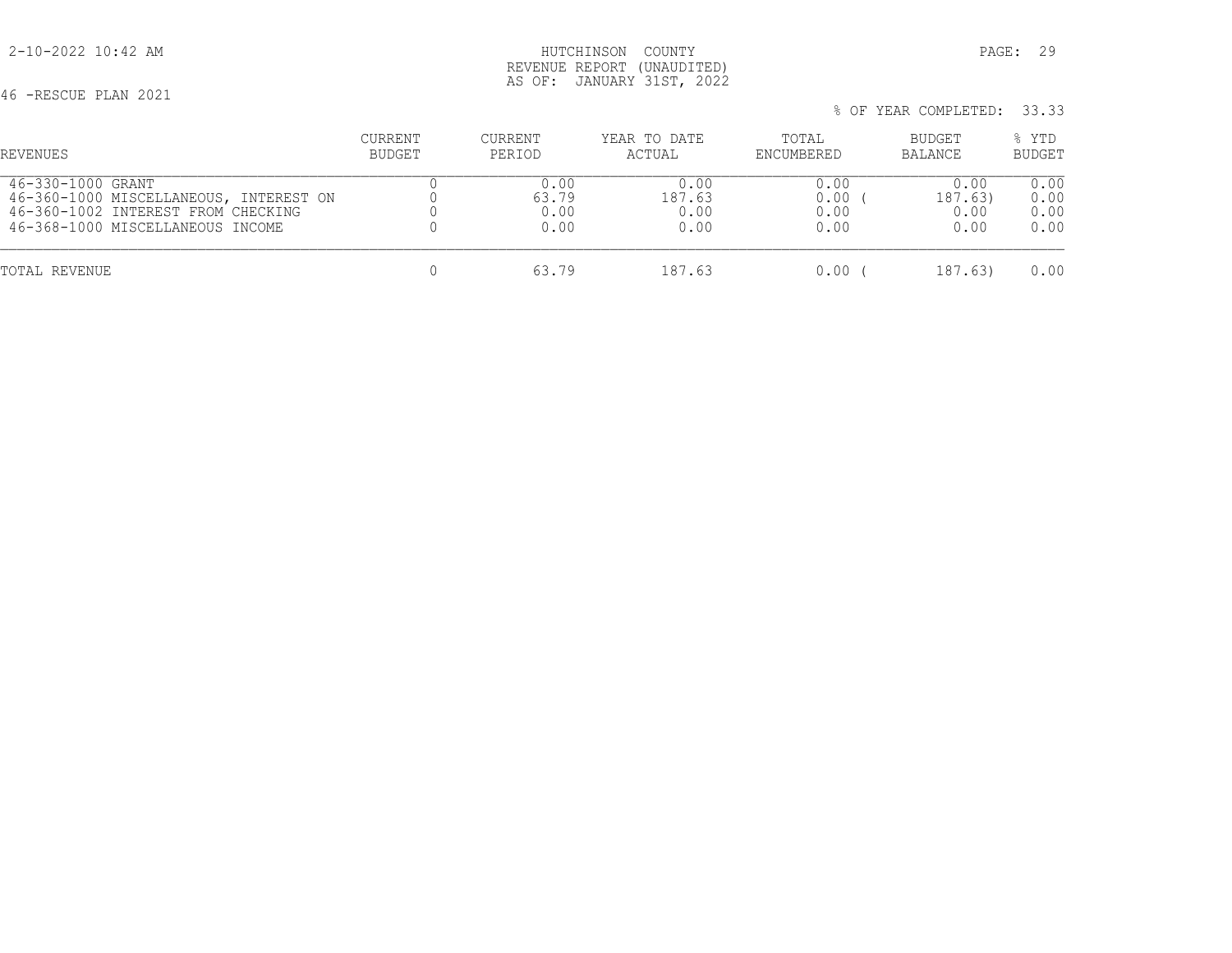## 80 -AIRPORT FUND

| REVENUES                                                                                                                                                                                                                                                                                                                     | <b>CURRENT</b><br><b>BUDGET</b>              | <b>CURRENT</b><br>PERIOD                                                               | YEAR TO DATE<br>ACTUAL                                                                       | TOTAL<br>ENCUMBERED                                                          | BUDGET<br><b>BALANCE</b>                                                                      | % YTD<br><b>BUDGET</b>                                                           |
|------------------------------------------------------------------------------------------------------------------------------------------------------------------------------------------------------------------------------------------------------------------------------------------------------------------------------|----------------------------------------------|----------------------------------------------------------------------------------------|----------------------------------------------------------------------------------------------|------------------------------------------------------------------------------|-----------------------------------------------------------------------------------------------|----------------------------------------------------------------------------------|
| $80 - 330 - 1000$<br>GRANT<br>80-360-1000<br>INTEREST ON INVESTMENTS<br>80-368-1000 MISCELLANEOUS INCOME<br>80-370-1000<br>HANGER LEASE<br>80-370-1001 AIRPORT HOUSE<br>80-370-4000 RECEIPTS<br>80-370-4001 RETIREE INSURANCE<br>80-371-1000<br>DONATIONS<br>80-371-2000 GAIN OR LOSS ON ASSET SALE<br>80-390-0000 TRANSFERS | 50,000<br>400<br>2,400<br>450,000<br>331,023 | 0.00<br>11.07<br>0.00<br>0.00<br>400.00<br>41, 173. 76<br>0.00<br>0.00<br>0.00<br>0.00 | 0.00<br>35.69<br>0.00<br>0.00<br>800.00<br>228, 241.28<br>0.00<br>0.00<br>0.00<br>331,023.00 | 0.00<br>0.00<br>0.00<br>0.00<br>0.00<br>0.00<br>0.00<br>0.00<br>0.00<br>0.00 | 50,000.00<br>364.31<br>0.00<br>0.00<br>1,600.00<br>221,758.72<br>0.00<br>0.00<br>0.00<br>0.00 | 0.00<br>8.92<br>0.00<br>0.00<br>33.33<br>50.72<br>0.00<br>0.00<br>0.00<br>100.00 |
| TOTAL REVENUE                                                                                                                                                                                                                                                                                                                | 833,823                                      | 41,584.83                                                                              | 560,099.97                                                                                   | 0.00                                                                         | 273,723.03                                                                                    | 67.17                                                                            |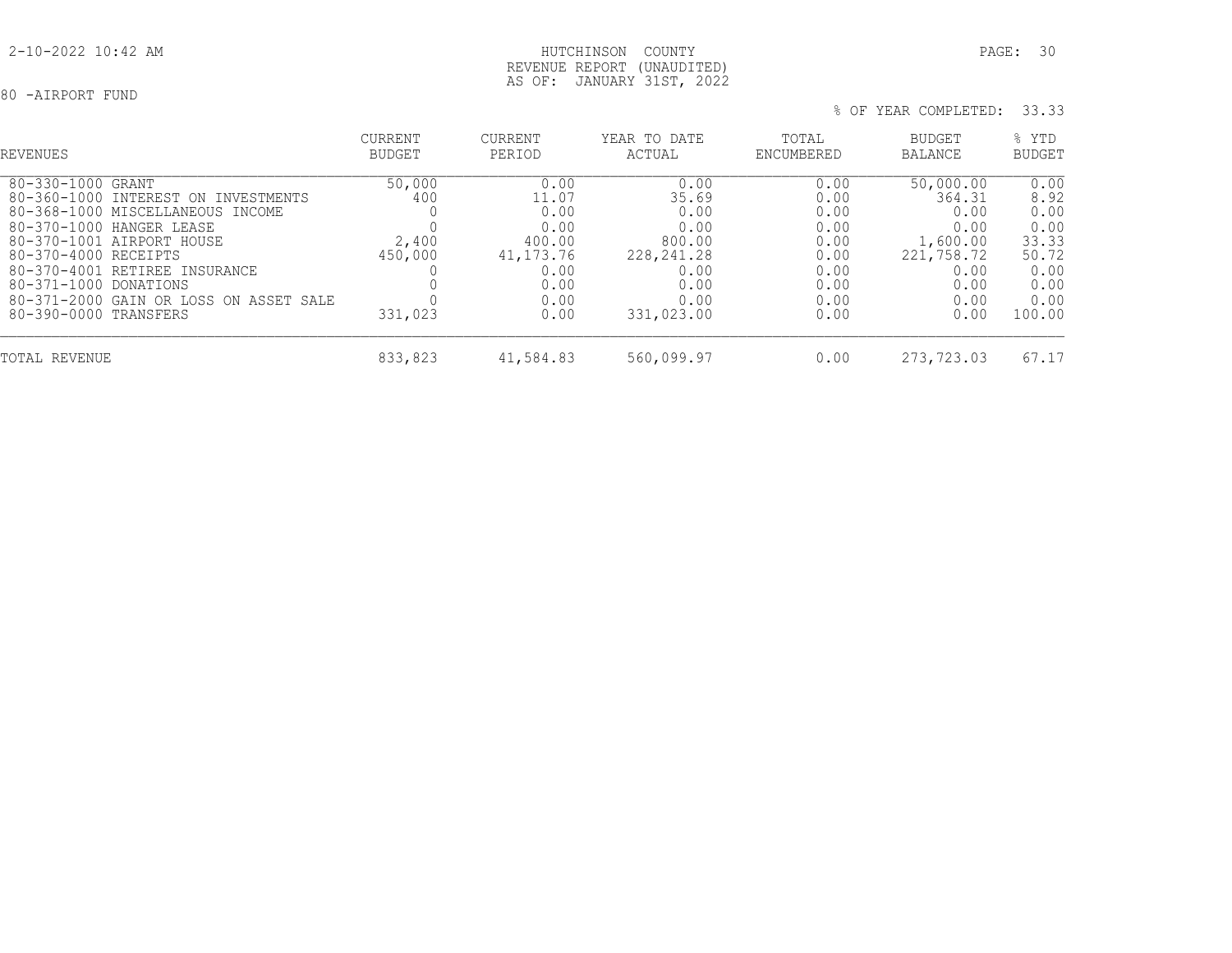## 2-10-2022 10:42 AM HUTCHINSON COUNTY PAGE: 31 REVENUE REPORT (UNAUDITED) AS OF: JANUARY 31ST, 2022

## 81 -MUSEUM FUND

| <b>REVENUES</b>                        | <b>CURRENT</b><br><b>BUDGET</b> | CURRENT<br>PERIOD | YEAR TO DATE<br>ACTUAL | TOTAL<br>ENCUMBERED | BUDGET<br><b>BALANCE</b> | % YTD<br><b>BUDGET</b> |
|----------------------------------------|---------------------------------|-------------------|------------------------|---------------------|--------------------------|------------------------|
| 81-360-1000 INTEREST ON INVESTMENTS    | 100                             | 5.47              | 15.28                  | 0.00                | 84.72                    | 15.28                  |
| 81-360-1001 AAF                        |                                 | 0.00              | 0.00                   | 0.00                | 0.00                     | 0.00                   |
| 81-360-1002 AAF                        |                                 | 0.00              | 0.00                   | 0.00                | 0.00                     | 0.00                   |
| $81 - 360 - 1003$ AAF                  |                                 | 0.00              | 0.00                   | 0.00                | 0.00                     | 0.00                   |
| 81-367-1001 COLLECTIONS CARE           |                                 | 0.00              | 0.00                   | 0.00                | 0.00                     | 0.00                   |
| 81-367-1002 EXHIBITS                   |                                 | 0.00              | 0.00                   | 0.00                | 0.00                     | 0.00                   |
| 81-367-1003 SPUDDER                    |                                 | 0.00              | 0.00                   | 0.00                | 0.00                     | 0.00                   |
| 81-367-1004 LAND                       |                                 | 0.00              | 0.00                   | 0.00                | 0.00                     | 0.00                   |
| 81-368-1000 MISCELLANEOUS INCOME       |                                 | 0.00              | 20.00                  | 0.00                | 20.00                    | 0.00                   |
| 81-370-4000 REGULAR, RECEIPTS          | 2,000                           | 0.00              | 263.00                 | 0.00                | 1,737.00                 | 13.15                  |
| 81-370-4001 HOTEL & MOTEL TAX          |                                 | 0.00              | 0.00                   | 0.00                | 0.00                     | 0.00                   |
| 81-370-4002 BUILDING FUND, RECEIPTS    |                                 | 0.00              | 0.00                   | 0.00                | 0.00                     | 0.00                   |
| 81-370-4003 EDUCATIONAL FUND, RECEIPTS |                                 | 0.00              | 0.00                   | 0.00                | 0.00                     | 0.00                   |
| 81-370-4004 SAVE THE DERRICK           |                                 | 0.00              | 0.00                   | 0.00                | 0.00                     | 0.00                   |
| 81-370-4006 GRANT                      |                                 | 0.00              | 0.00                   | 0.00                | 0.00                     | 0.00                   |
| 81-370-4007 GIFT SHOP                  | 4,000                           | 18.34             | 424.26                 | 0.00                | 3,575.74                 | 10.61                  |
| 81-370-4008 MACK TRUCK                 |                                 | 0.00              | 0.00                   | 0.00                | 0.00                     | 0.00                   |
| 81-390-0000 TRANSFER IN                | 202,808                         | 0.00              | 202,808.00             | 0.00                | 0.00                     | 100.00                 |
| TOTAL REVENUE                          | 208,908                         | 23.81             | 203,530.54             | 0.00                | 5,377.46                 | 97.43                  |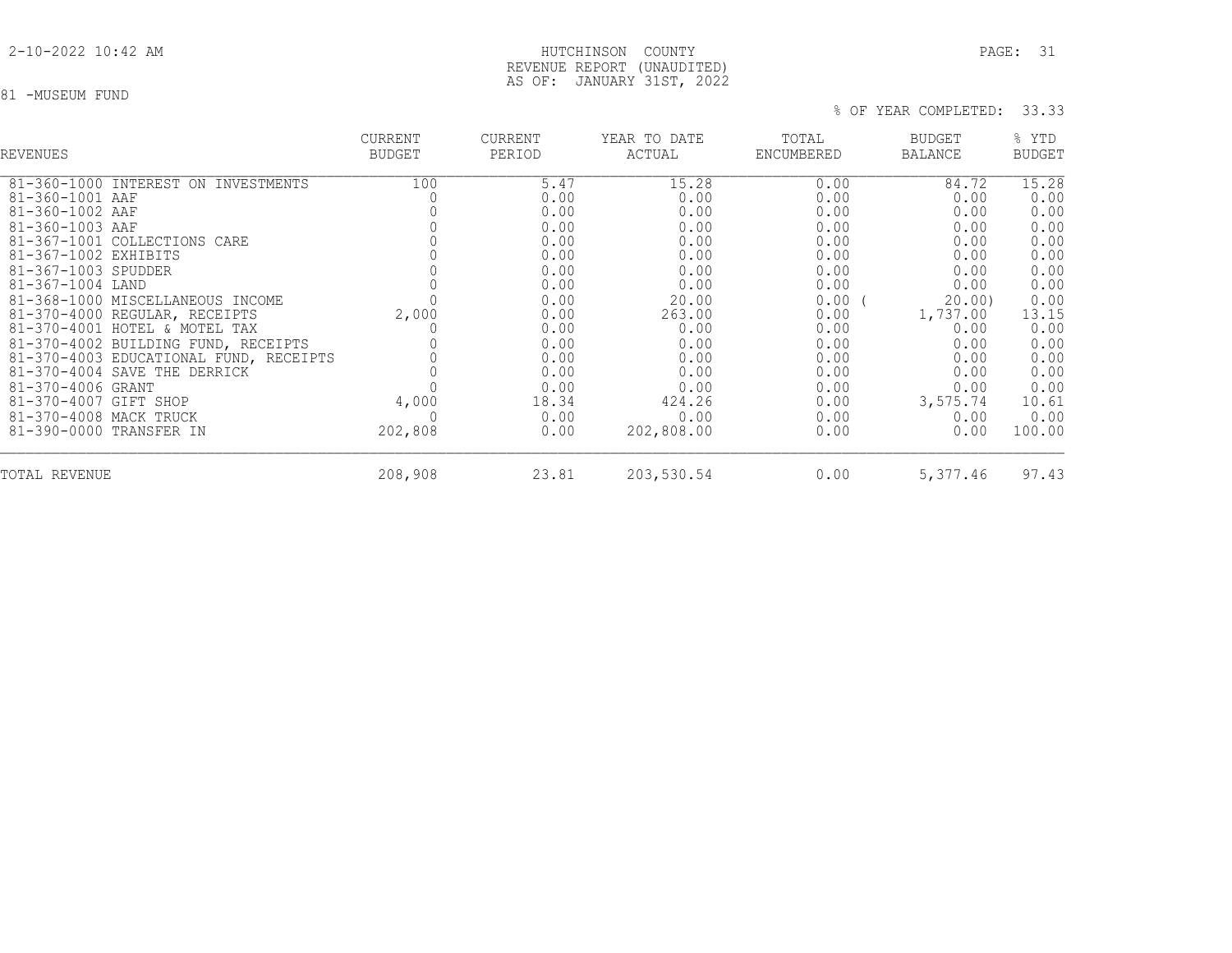84 -JAIL COMMISSARY FUND

## 2-10-2022 10:42 AM HUTCHINSON COUNTY PAGE: 32 REVENUE REPORT (UNAUDITED) AS OF: JANUARY 31ST, 2022

% OF YEAR COMPLETED: 33.33

# CURRENT CURRENT YEAR TO DATE TOTAL BUDGET % YTD REVENUES BUDGET PERIOD ACTUAL ENCUMBERED BALANCE BUDGET  $\begin{array}{cccccccccc} 84-360-1002 & \text{INTEREST INCOME} & & & & & 0 & & & 0.00 & & & & 0.00 & & & & 0.00 & & & & 0.00 & & & & 0.00 & & & & 0.00 & & & & 0.00 & & & & 0.00 & & & & 0.00 & & & & & 0.00 & & & & & 0.00 & & & & & 0.00 & & & & & 0.00 & & & & & 0.00 & & & & & 0.00 & & & & & 0.00 & & & & & 0.00 & & & & & 0.00 & & & & & 0.00 & & &$  84-370-4000 RECEIPTS 0 0.00 0.00 0.00 0.00 0.00 84-380-0555 SALES TOTAL REVENUE 0 0.00 0.00 0.00 0.00 0.00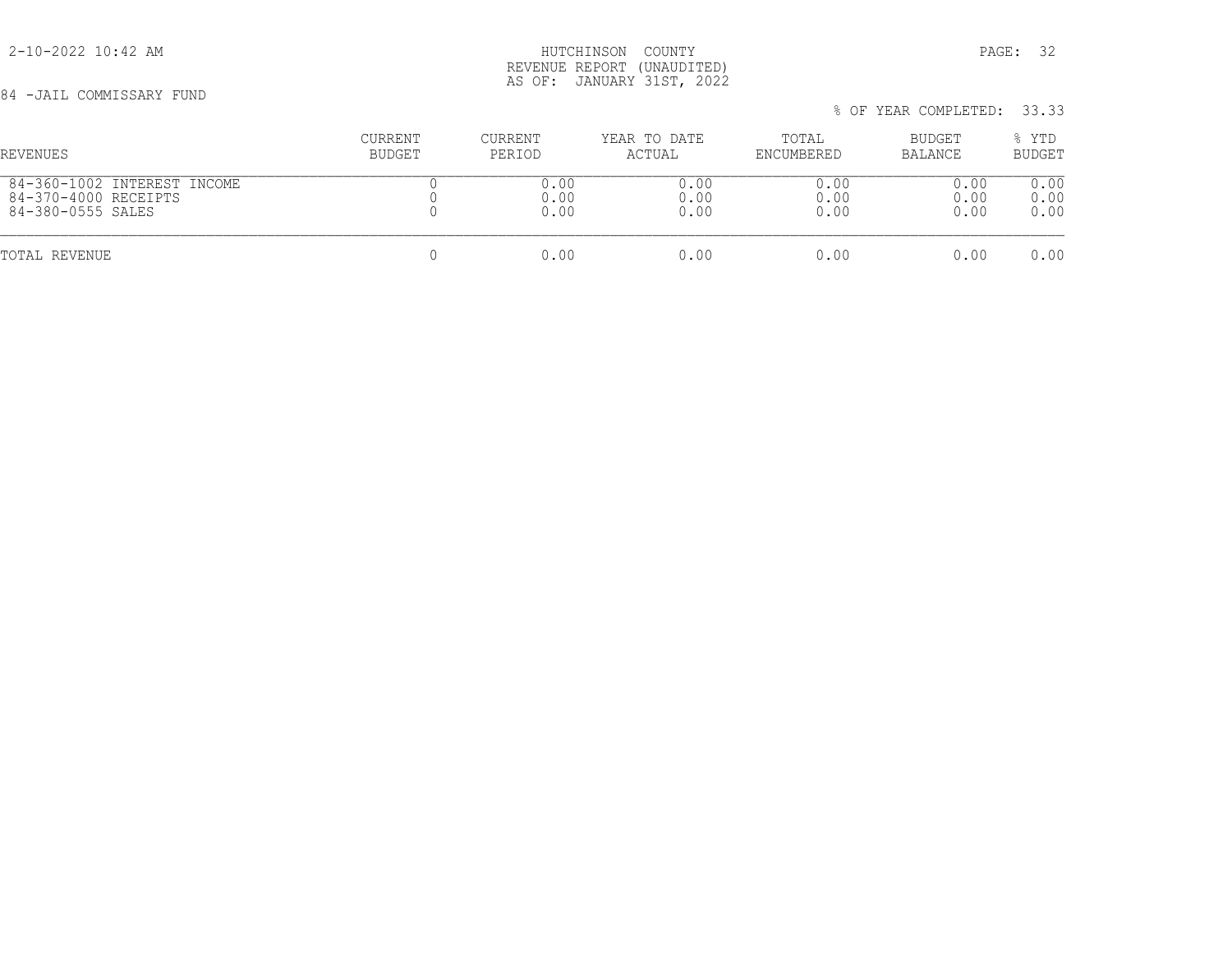| YO TULNLKAL FIALU ASSLIS |                   |                   |                        |                     | % OF YEAR COMPLETED: 33.33 |                 |
|--------------------------|-------------------|-------------------|------------------------|---------------------|----------------------------|-----------------|
| REVENUES                 | CURRENT<br>BUDGET | CURRENT<br>PERIOD | YEAR TO DATE<br>ACTUAL | TOTAL<br>ENCUMBERED | BUDGET<br>BALANCE          | % YTD<br>BUDGET |
| 96-368-1000 MISC. INCOME |                   | 0.00              | 0.00                   | 0.00                | 0.00                       | 0.00            |
| TOTAL REVENUE            |                   | 0.00              | 0.00                   | 0.00                | 0.00                       | 0.00            |